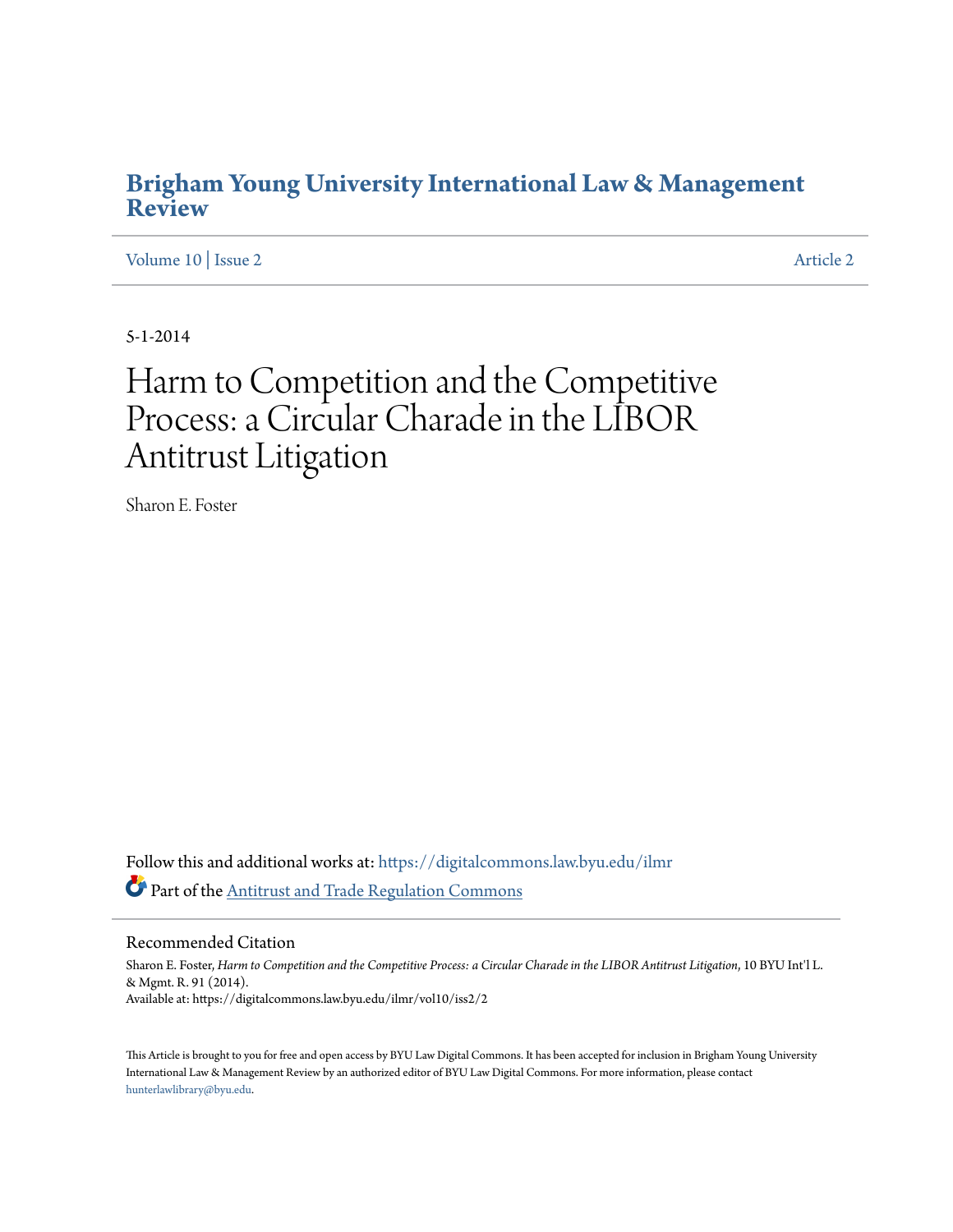# HARM TO COMPETITION AND THE COMPETITIVE PROCESS: A CIRCULAR CHARADE IN THE LIBOR ANTITRUST **LITIGATION**

*Sharon E. Foster\**

*Law, says the judge as he looks down his nose, Speaking clearly and most severely, Law is as I've told you before, Law is as you know I suppose, Law is but let me explain it once more, Law is The Law.<sup>1</sup>*

#### I. INTRODUCTION

Must the injury to a plaintiff be caused by the defendant's competitive process for there to be harm to competition and, thus, an antitrust injury? According to the holding of the United States District Court for the Southern District of New York in *In re LIBOR-Based Financial Instruments Antitrust Litigation<sup>2</sup> (In re LIBOR)*, the answer is "yes." Plaintiffs in *In re LIBOR* were consumers of interest rate sensitive financial products. They alleged that the defendants, participating panel bank members for the U.S. Dollar LIBOR, agreed to manipulate the U.S. Dollar LIBOR,<sup>3</sup> a benchmark for interest rates. This manipulation allegedly caused damage to the plaintiffs in violation of section 1 of the Sherman Act (anti-cartel antitrust law). The court dismissed the antitrust claims, asserting a novel theory: In order to have the requisite "antitrust" injury" (a requirement for a civil antitrust action)<sup>4</sup> the defendants' conduct causing the plaintiffs' injuries must be a competitive process. $5$ This paper asserts that the court's holding is erroneous because the defendants' conduct of manipulating LIBOR harmed competition and caused the plaintiffs' injuries, which is sufficient to allege an antitrust injury.

Section II of this paper provides background on the defendants' alleged LIBOR manipulation in *In re LIBOR*. LIBOR is an interest rate benchmark used by about 75% of interest rate sensitive financial products around the world.<sup>6</sup> Control of the benchmark equates to control

<sup>\*</sup> Associate Professor, University of Arkansas School of Law. The author would like to thank the University of Arkansas School of Law for its generous grant. 1

<sup>&</sup>lt;sup>1</sup> W. H. AUDEN, COLLECTED POEMS 208 (Edward Mendelson ed.) (1976).

<sup>&</sup>lt;sup>2</sup> 935 F. Supp. 2d 666, 687 (S.D.N.Y. 2013).

<sup>&</sup>lt;sup>3</sup> LIBOR stands for "London Interbank Offered Rate." Sharon E. Foster, *LIBOR Manipulation And Antitrust Allegations*, 11 DEPAUL BUS. & COM. L.J. 291, 292 (2013). 4

Perkins v. Standard Oil Co*.,* 395 U.S. 642, 648 (1969); J. Truett Payne Co. v. Chrysler Motors

 $\overline{G}$  *In re* LIBOR, 935 F.Supp.2d at 687.

Lauren Oppenheimer et al., UNDERSTANDING LIBOR, THIRD WAY (2012), http://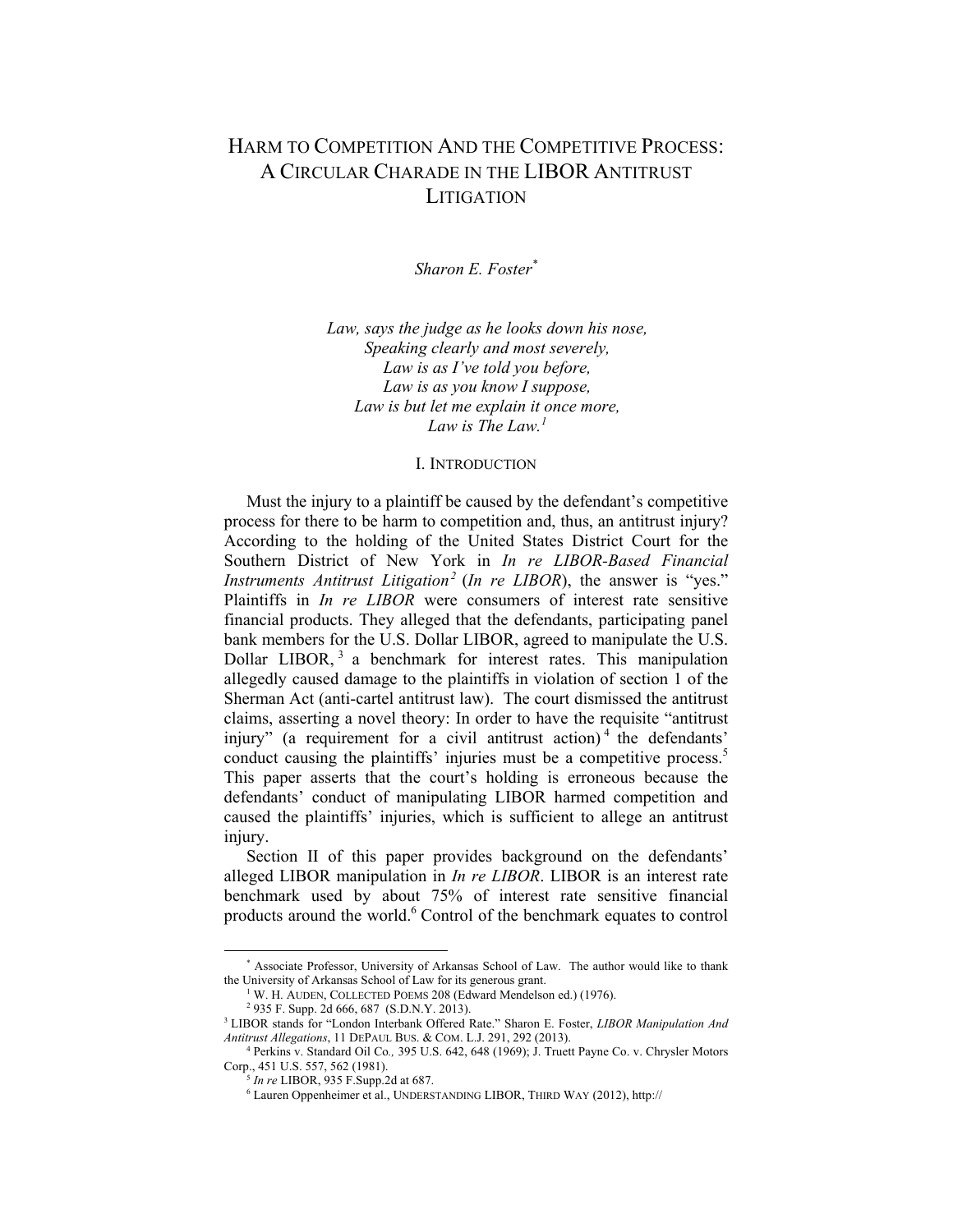the price of interest. According to the plaintiffs' allegations, substantially confirmed by recent settlement agreements between some of the defendants and various competition authorities around the world,  $\hbar$  the defendants provided fraudulent data to manipulate the interest rates, thereby causing plaintiffs' injuries. The plaintiffs sued for antitrust violations and other causes of action in the *In re LIBOR* matter.

Section III of this paper explores the court's confusing process of trying to define an "antitrust injury," which is perhaps indefinable. $8$  To have standing to sue in a civil antitrust matter, plaintiffs must allege an "antitrust injury."<sup>9</sup> Attempts to categorize harm that constitutes an "antitrust injury" have been about as helpful as Justice Stewart's explanation regarding what constitutes obscenity: "I know it when I see it  $\frac{1}{2}$ 10

Although courts have not been clear in defining "antitrust injury," the term has generally been held to mean that the plaintiffs' injuries stem from the defendants' conduct, which also harms competition.<sup>11</sup> This inevitably leads to an examination of what conduct courts believe harms competition. While the law is not a model of clarity here, there seems to be a consensus that wealth transfers based on fraud, misrepresentation, or anticompetitive markets harm competition.

Section IV of this paper examines the "competitive process" in the antitrust context on which the District Court's opinion is premised. Interestingly, all relevant authority treats "competitive process" as synonymous with harm to competition. The court, however, cites no authority in its finding that there can be no harm to competition if the

content.thirdway.org/publications/570/Third\_Way\_Memo\_-\_Understanding\_Libor.pdf; British Bankers' Association, available at http://www.bbalibor.com/bbalibor-explained/the-basics; Financial Services Authority, FINAL NOTICE  $(27 \text{ June } 2012)$  at  $\P$  3 and 13; Jacob Gyntelberg and Philip Wooldridge, *Interbank Rate Fixings During The Recent Turmoil*, BIS QUARTERLY REVIEW (March 2008) p. 59; Foster, *Supra* note 3, at 297-99. 7

<sup>&</sup>lt;sup>7</sup> Financial Services Authority, FINAL NOTICE (Barclays) (27 June 2012); Statement of Facts, nonprosecution agreement, dated June 26, 2012, between the United States Department of Justice, Criminal Division, Fraud Section, and Barclays Bank PLC; Commodity Futures Trading Commission Order, In the Matter of Barclays, CFTC Docket No. 12-25; Financial Services Authority, FINAL NOTICE (Royal Bank of Scotland) (6 February 2013); Plea agreement: United States of America v. RBS Securities Japan (5 February 2013); Order Instituting Proceedings, In the matter of: Royal Bank of Scotland PLC (Commodity Futures Trading Commission)(6 February 2013); Order Instituting Proceedings, In the matter of: UBS AG, United States, Commodity Futures Trading Commission, (19 December 2012); Statement of Facts, Non-prosecution agreement: UBS AG, United States, Department of Justice, (18 December 2012); Final Notice, Imposing financial penalty: UBS AG, United Kingdom, Financial Services Authority, (19 December 2012).

Antitrust injury as a requirement for standing in a private antitrust: Coors Brewing Co. v. Miller Brewing Co., 889 F.Supp. 1394, 1400 (D. Colo. 1995) citing to Reazin v. Blue Cross & Blue Shield of Kansas, Inc., 899 F.2d 951, 960-61 (10th Cir. 1990), *cert. denied*, 497 U.S. 1005, (1990) (applying Cargill, Inc. v. Monfort, Inc., 479 U.S. 104 (1986) and Brunswick Corp. v. Pueblo Bowl-OoMat, Inc.*,* 429 U.S. 477 (1977)). *See* City of Chanute v. Williams Natural Gas Co., 955 F.2d 641, 652 n. 14 (10th Cir.1992); Sharp v. United Airlines, Inc.*,* 967 F.2d 404, 406 (10th Cir. 1992), *cert. denied*, 506 U.S. 974 (1992); Anesthesia Advantage, Inc. v. Metz Group, 759 F.Supp. 638 (D.Colo.1991). *See also* Jacobellis v. Ohio, 378 U.S. 184, 197 (1964) (Stewart J., concurring). 9 *Jacobellis*, 378 U.S. at 197 (Stewart J., concurring). 10 *Id.*

<sup>11</sup> *Id.*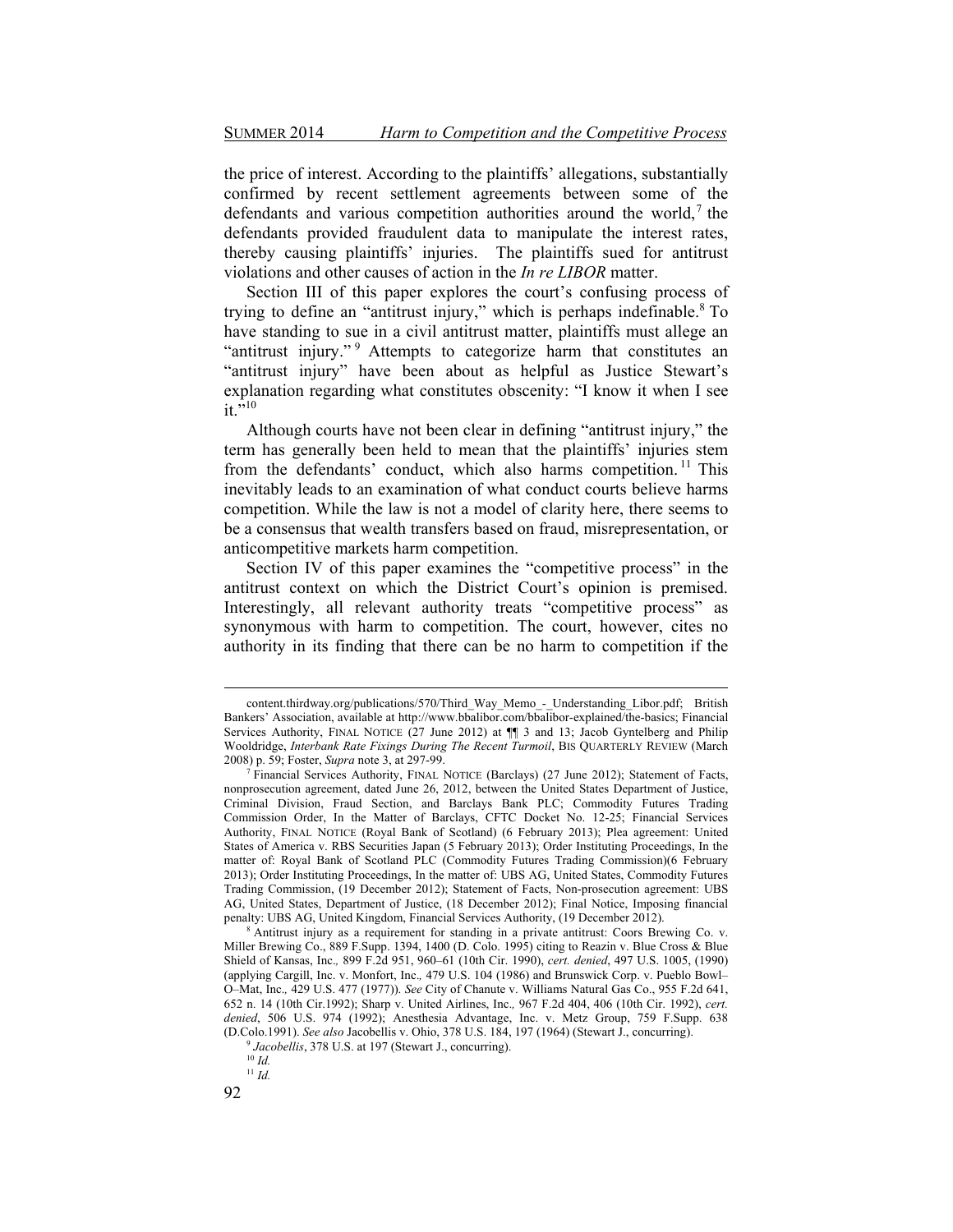defendants' conduct is not a "competitive process." Indeed, there is a whole body of law relating to noncompetitive conduct harming competition in the standard setting cases. Accordingly, Section V of this paper explores the standard setting cases disregarded by the *In re LIBOR* court as distinguishable. The court's distinction, however, is in error because the standard setting cases all involved processes that are arguably not competitive. Specifically, these cases involved information sharing, just as in the *In re LIBOR* case, yet the courts found harm to competition.

#### II. THE LIBOR MANIPULATION CONDUCT

LIBOR is a benchmark to which, at the time in question, 75% of interest rate sensitive financial products around the world were pegged.<sup>12</sup> Approximately \$750 trillion in financial products exist globally. 13 Approximately \$560 trillion of that \$750 trillion directly reference  $LI$ BOR rates, <sup>14</sup> which is about a 75% market share. Controlling LIBOR equates to controlling interest rates.

LIBOR was conceptualized as an interest rate benchmark based on the estimated interest rate one bank would pay to borrow unsecured funding from another bank.<sup>15</sup> The British Bankers Association, which administered LIBOR from its inception and through the relevant time period,<sup>16</sup> collects data in response to this question: "At what rate could you borrow funds, were you to do so by asking for and then accepting inter-bank offers in a reasonable market size just prior to  $11:00$  a.m.  $2^{17}$ 

The given rates are calculated on a daily basis for fifteen different time periods, from overnight loans up to twelve month loans.<sup>18</sup> Depending on the currency involved, a panel of six to eighteen banks submits data.<sup>19</sup> For example, the U.S. Dollar LIBOR panel consists of

<u> 1989 - Johann Stein, fransk politik (d. 1989)</u>

<sup>&</sup>lt;sup>12</sup> Oppenheimer, *supra* note 6; BBALIBOR, *supra* note 6; FINANCIAL SERVICES, *supra* note 6, at 113; Gyntelberg & Wooldridge, *supra* note 6, at 59; Foster, *supra* note 3, at 297-99.

<sup>&</sup>lt;sup>13</sup> THE NEW YORK TIMES (August 23, 2012), *LIBOR* (Barclays Interest Rate Manipulation Case). This amount has been calculated as high as \$800 trillion (*see, e.g*., Congressional Record (August 2, 2012) (S5959)) and as low as about \$360 trillion (*see, e.g.*, *Barclays Paying \$453 Million to Settle LIBOR Probe; CEO Quits*, 18 No. 17 Westlaw Journal Derivatives 2 (July 6, 2012)). Part of the discrepancy is a result of what is included in the figure, the broad "financial products" or specific instruments such as loans. Foster, *supra* note 3, at 297-99.<br><sup>14</sup> Oppenheimer et al., *supra* note 6; Foster, *supra* note 3, at 297-99.<br><sup>15</sup> BBALIBOR, *supra* note 6; Bank of England, *Trends in Lending* (July,

http://www.bankofengland.co.uk/publications/Documents/other/monetary/trendsJuly12.pdf;

FINANCIAL SERVICES, *supra* note 6; Alvin L. Arnold, *Financing: Understanding Libor*, 44 No. 6 MORTGAGE & REAL ESTATE EXECUTIVES REPORT 6 (May 15, 2011); Foster, *supra* note 3, at 297-

<sup>&</sup>lt;sup>16</sup> THE WHEATLEY REVIEW OF LIBOR: FINAL REPORT 5 (2012); Foster, *supra* note 3, at 297-99. <sup>17</sup> *LIBOR: Frequently Asked Questions*, CONGRESSIONAL RESEARCH SERVICE (July 16, 2012),

http://www.fas.org/sgp/crs/misc/R42608.pdf.<br><sup>18</sup> *Id.*; FINANCIAL SERVICES, *supra* note 6, at ¶ 34; Foster, *supra* note 3, at 297-99.<br><sup>19</sup> BBALIBOR, *supra* note 6; FINANCIAL SERVICES, *supra* note 6, at ¶ 34; Foster, *s* 

<sup>297-99.</sup>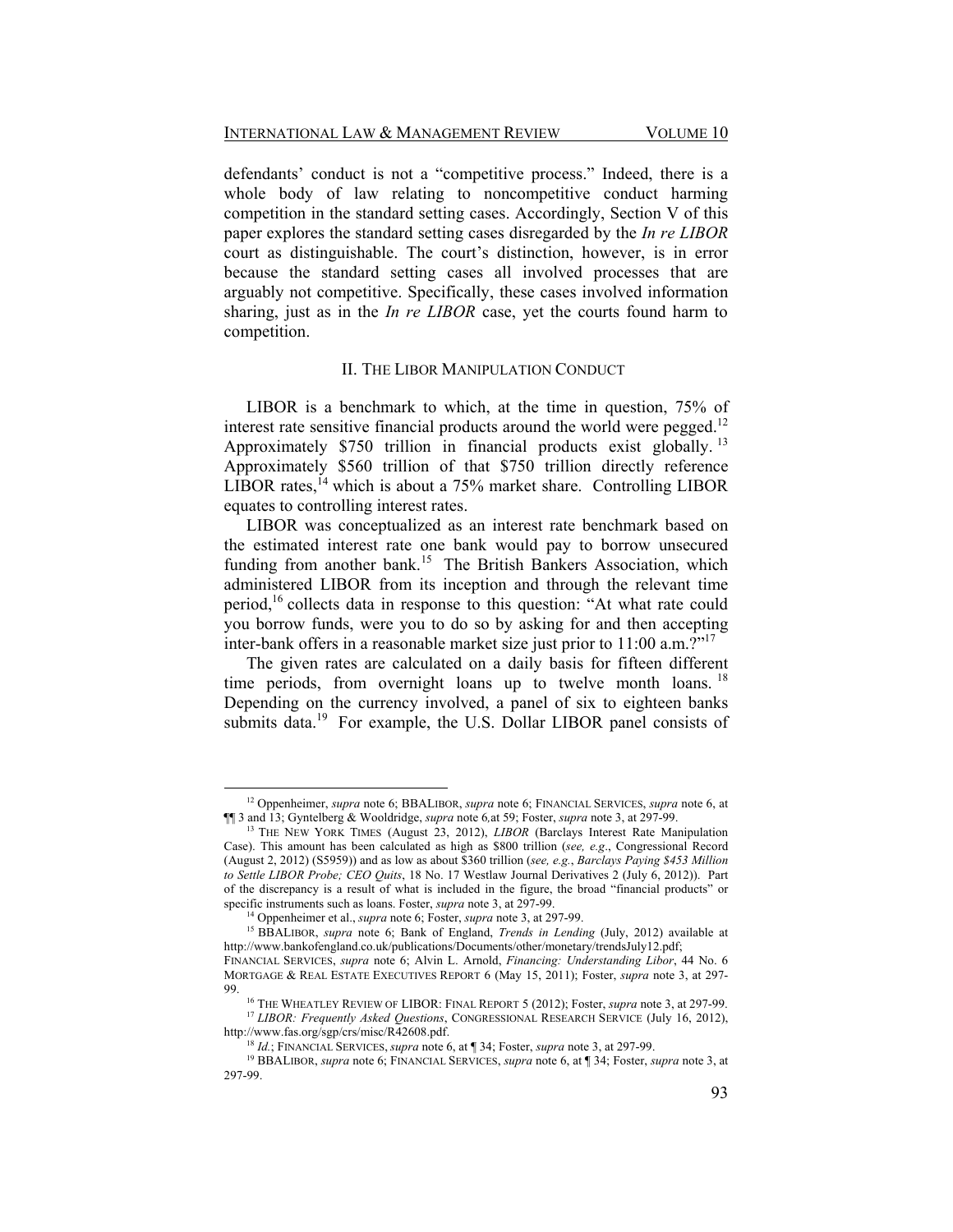eighteen banks submitting the requested data. <sup>20</sup> The interest rate benchmark is then calculated by "the average of the second and third quartile submissions, since the highest and lowest are rejected."  $21$ Participating banks were selected according to their reputation, credit quality, and activity in the major international financial market of  $\overline{\text{L}}$ ondon<sup>22</sup>

LIBOR is an indicator of the financial stability of the major banks in the world:23 a higher interest rate paid by a bank suggests the bank is at risk, while a lower interest rate suggests a bank is less risky.<sup>24</sup> Beginning around September 2007, the start of the financial crisis, LIBOR data was manipulated by submitting artificially low rates to make it appear that the participating banks were stable.<sup>25</sup>

According to the plaintiffs in the *In re LIBOR* litigation, the agreements to suppress LIBOR during this period by the defendants amounted to price fixing, which resulted in damages to plaintiffs.26 Some plaintiffs purchased interest rate swaps from the defendants, which provided that the plaintiffs would receive payments based on LIBOR. When the defendants allegedly suppressed LIBOR, the plaintiffs received lower payments from the defendants.<sup>27</sup> Some plaintiffs allegedly received artificially depressed amounts of interest on debt securities (bonds) with interest rates tied to LIBOR.<sup>28</sup> Some plaintiffs allegedly paid higher prices for Eurodollar futures contracts as a result of suppressed LIBOR rates.<sup>29</sup> Finally, some plaintiffs allege that the artificially depressed LIBOR rates reduced the value of "tens of billions" *of dollars in LIBOR-based financial instruments the [plaintiffs] held or* 

<u> 1989 - Johann Stein, fransk politik (d. 1989)</u>

<sup>20</sup> BBALIBOR, *supra* note 6; U.K. FINANCIAL SERVICES, *supra* note 6, at ¶ 34; Foster, *supra* 

<sup>&</sup>lt;sup>21</sup> Peter Vinella, *The Trials of Libor Litigation*, 19 No. 14 Westlaw Journal Derivatives 2 (2013). <sup>22</sup> Participating banks were selected twice yearly by the Foreign Exchange and Money Markets Committee, a committee comprised of anonymous market participants, meeting in undisclosed locations to discuss LIBOR panel participation in strictly confidential terms. BBALIBOR, *supra* note 6; Liam Vaughan, *Secret Libor Committee Clings to Anonymity Following Scandal*, BLOOMBERG (August 21, 2012), http://www.bloomberg.com/news/2012-08-20/secret-libor-committee-clings-toanonymity-after-rigging-scandal.html. Banks recently on LIBOR panels included: Abbey National PLC; Bank of America; Bank of Tokyo-Mitsubishi UFJ Ltd; Bank of Nova Scotia; Barclays Bank PLC; BNP Paribas; Canadian Imperial Bank of Commerce; Citibank NA; Commonwealth Bank of Australia; Credit Agricole CIB; Credit Suisse; Deutsche Bank AG; HSBC; JP Morgan Chase; Lloyds Banking Group; Mizuho Corporate Bank; Rabobank; Royal Bank of Canada; Société Générale; Sumitomo Mitsui Banking Corporation; The Norinchukin Bank; The Royal Bank of Scotland Group; and UBS AG. Many of these banks have participated in more than one panel. BBALIBOR, *supra* note 6; Commodity Futures Trading Commission Order, In the Matter of Barclays, C.F.T.C. Docket No. 12-25, at 6; Foster, *supra* note 3, at 297-99.

<sup>&</sup>lt;sup>23</sup> See BBALIBOR, *supra* note 6.<br><sup>24</sup> Arnold, *supra* note 15; Foster, *supra* note 3, at 297-99.<br><sup>25</sup> FINANCIAL SERVICES, *supra* note 6, at  $\P$ [ 102-45; Non-prosecution Agreement between United States Department of Justice and Barclays Bank PLC (June 26, 2012) at 15-22; Commodity Futures Trading, *supra* note 22, at 19-25; Foster, *supra* note 3, at 297-99. 26 *In re LIBOR*, 935 F.Supp.2d at 677. 27 *Id*. at 682. 28 *Id.*

<sup>29</sup> *Id*.

<sup>94</sup>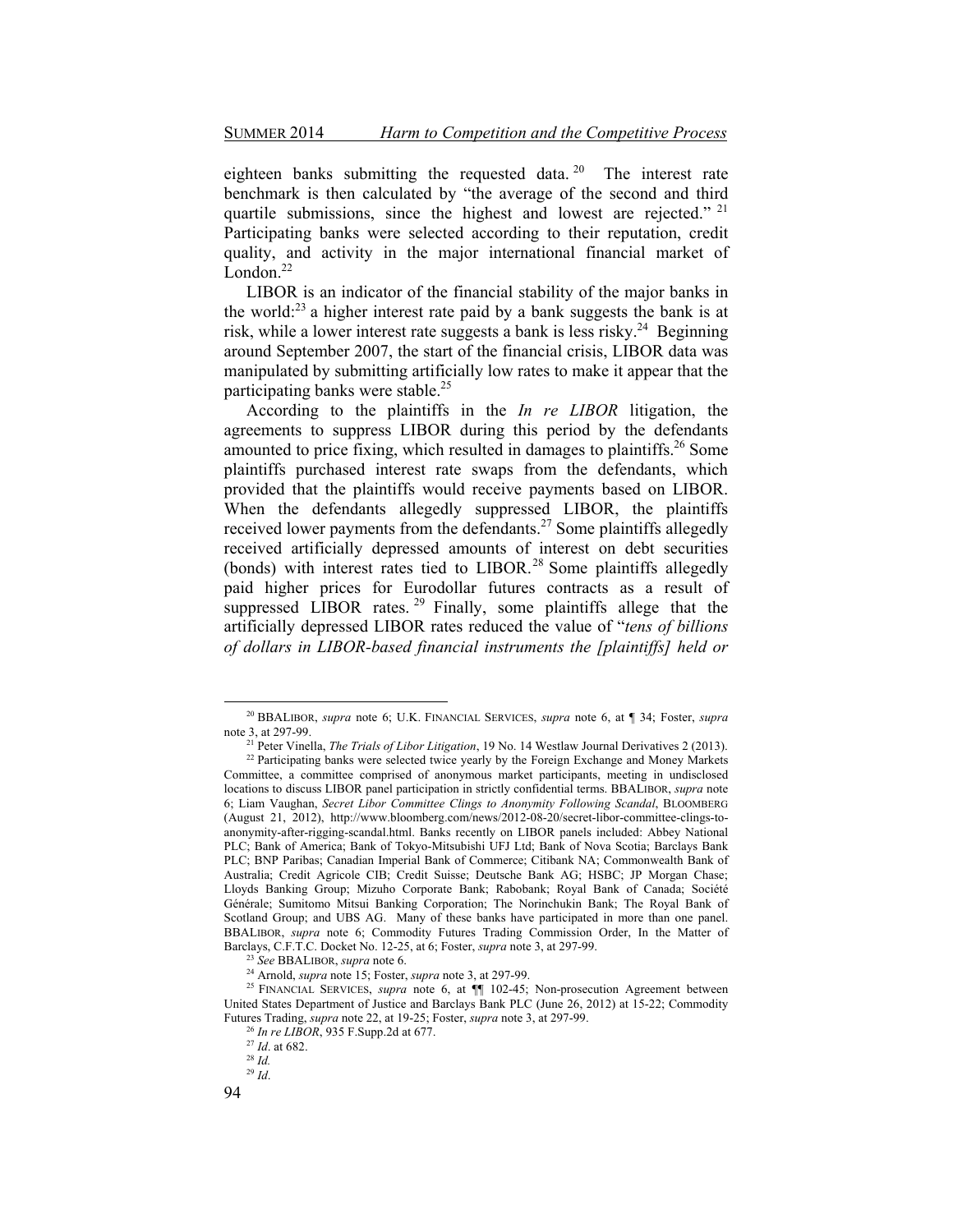*purchased.*<sup>30</sup> According to the court in the *In re LIBOR* case, these alleged damages failed to establish an antitrust injury because manipulating LIBOR is not a competitive process.<sup>31</sup> While defining an "antitrust injury" is an elusive exercise, manipulating LIBOR *did* cause antitrust injury in this case.<sup>32</sup> The court's requirement of a "competitive" process," as explained in more detail below, is not a recognized antitrust injury requirement, nor should it be.

## III. WHAT CONSTITUTES AN ANTITRUST INJURY?

The requirement of an antitrust injury in a civil antitrust action is premised upon the statutory interpretation of the Clayton Act, which states, "any person who shall be injured in his business or property by reason of anything forbidden in the antitrust laws may sue.<sup> $33$ </sup> With these words Congress sought to create a private right of action to deter antitrust violations. <sup>34</sup> Congress recognized the political nature of antitrust enforcement by the government as well as the potential for a lack of enforcement due to political reasons.<sup>35</sup>

The Clayton Act is broad and leaves much of its practical effect to judicial interpretation. As with other areas of antitrust law, the court must balance between a broad application of the law, and its danger of "false" positives," against a narrow application, and its dangers of "false" negatives.<sup>35</sup> This balancing act has led to undesirable swings between over protection and under protection due, in part, to the political nature of the antitrust problem. Courts have yet to articulate an intelligible theory of "antitrust injury," $37$  but have generally held that it is the type of injury Congress was concerned with in providing for a private right of action.<sup>38</sup> This Congressional concern has been defined as "harm to

<sup>30</sup> *Id*. (emphasis added). 31 *Id.* at 677. 32 *Id*. 33 15 U.S.C. § 15 (1914).

<sup>&</sup>lt;sup>34</sup> Pfizer, Inc. v. Gov't of India, 434 U.S. 308, 313-314 (1978). *See also* Brunswick Corp. v. Pueblo Bowl-O-Mat, Inc., 429 U.S. 477, 485-86 n.10 (1977); Perma Life Mufflers, Inc. v. Int'l Parts Corp.,  $392$  U.S. 134, 139 (1968); Am. Soc'y of Mech. Eng'rs, Inc. v. Hydrolevel Corp.,  $456$  U.S. 556, 572-73 n.10 (1982); Blue Shield of Va. v. McCready, 457 U.S. 465, 472 (1982). 35 Cong. Rec. 9245-47 (1914).

<sup>36</sup> *Brunswick*, 429 U.S. at 489; Yavar Bathaee, *Developing an Antitrust Injury Requirement for Injunctive Relief that Reflects the Probablity of Anticompetitive Harm*, 13 FORDHAM J. CORP. & FIN.<br>L. 329, 333-35 (2008).

<sup>&</sup>lt;sup>37</sup> Bathaee, *supra* note 35 at 335-36. 38 *Blue Shield of Va.*, 457 U.S. at 478. *See* Lago & Sons Dairy, Inc. v. H.P. Hood, Inc., 892 F.Supp. 325, 339 (D.N.H., 1995) (citing to Sullivan v. Tagliabue, 25 F. 3d 43, 46 (1st Cir. 1994)*;*  Associated Gen. Contractors of California v. California State Council of Carpenters, 103 S.Ct. 897, 908-12 (1983)*. See also* Los Angeles Raiders v. NFL, 484 U.S. 826 (1987); R.C. Dick Geothermal Corp. v. Thermogenics, Inc., 890 F. 2d 139, 146 (C.A.9 (Cal.), 1989.); Xerox Corp. v. Media Sciences Intern, Inc., 511 F. Supp. 2d 372, 380 (S.D.N.Y. 2007); Los Angeles Memorial Coliseum Comm'n v. NFL, 791 F. 2d 1356, 1363 (9th Cir. 1986), cert. denied sub nom.; Balaklaw v. Lovell, 14 F. 3d 793, 798 (2d Cir. 1994).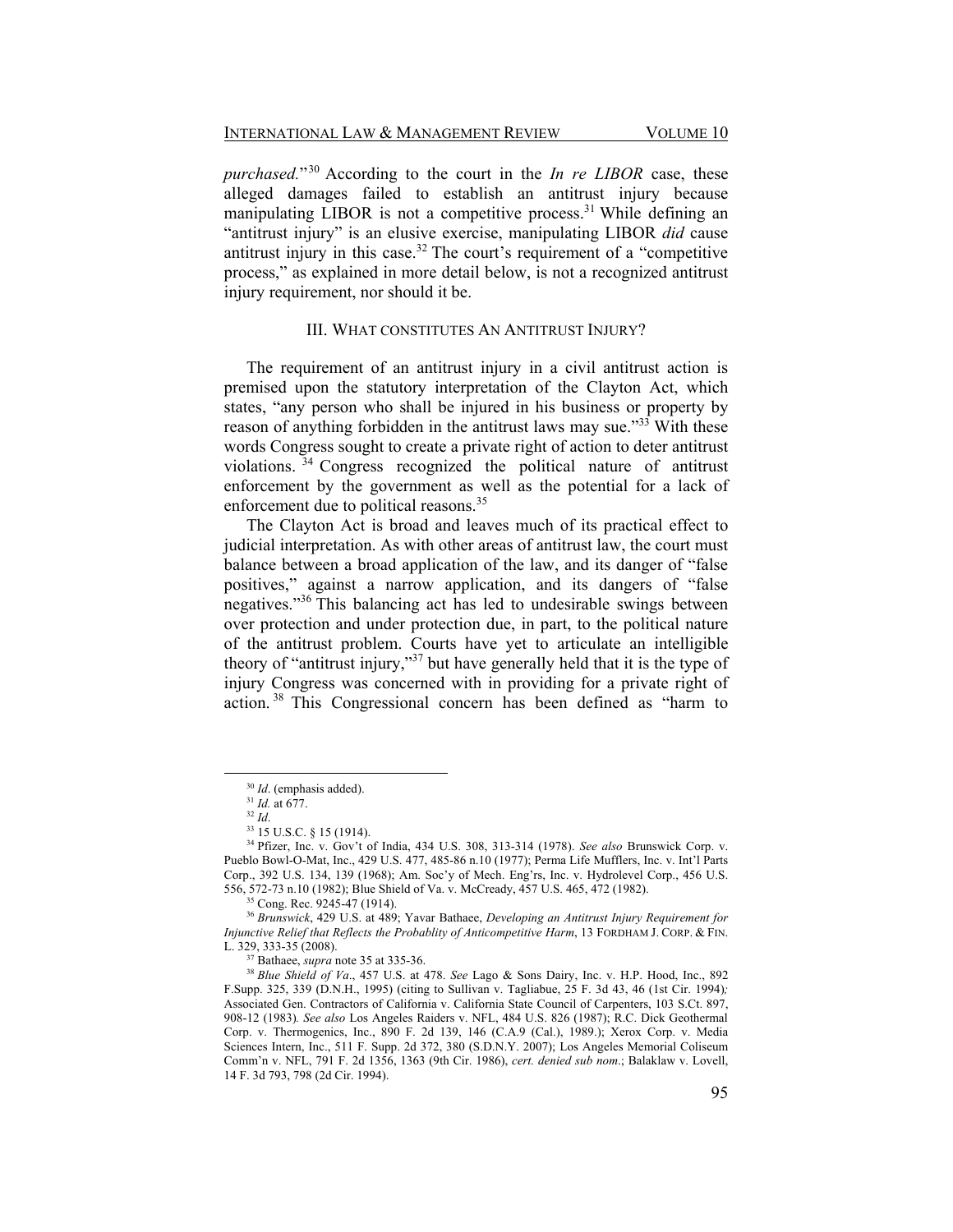competition."39

## A. Antitrust Injury

The court interpreted the statutory language "any person who shall be injured in his business or property by reason of anything forbidden in the antitrust laws," $40$  as requiring more than a typical causation damages analysis. A plaintiff in a civil antitrust action must establish antitrust injury by showing that the defendant's conduct caused injury to the plaintiff.<sup>41</sup> The plaintiff must also establish whether he is an "efficient" enforcer." This means that his antitrust injuries must not be too indirect, remote, or speculative, and that there are no other plaintiffs better suited to vindicate the harm. Additionally, the plaintiff must show that there is no risk of duplicative recoveries, and that he can efficiently and effectively enforce the judgment.42 The *In re LIBOR* court did not reach the efficient enforcer requirement, therefore it is discussed in this paper.<sup>43</sup>

Antitrust laws are intended to prevent harm to competition.<sup>44</sup> These laws are not meant to protect a competitor from competition.<sup>45</sup> For example, when the plaintiff is a competitor of the defendant, the plaintiff's damages may be a result of enhanced competition rather than negative effects on competition. The defendant's conduct may violate antitrust laws and harm the plaintiff. However, if the plaintiff's harm is not a result of actual or probable harm to competition, there is no injury. <sup>46</sup> Therefore, a defendant's conduct must harm plaintiff's competition for an antitrust injury to exist.

The first step in determining if there is an antitrust injury is to identify the "harm to competition associated with the [conduct]."<sup>47</sup> It is this first step that the court in *In re LIBOR* found lacking on the basis that there could be no harm to competition, because the act of setting the LIBOR benchmark was not, in itself, a "competitive process."<sup>48</sup> As will be

<u> 1989 - Johann Stein, fransk politik (d. 1989)</u>

<sup>39</sup> Atl. Richfield Co. v. USA Petroleum Co., 495 U.S. 328, 334 (1990); *Brunswick*, 429 U.S. at 489; Herbert Hovenkamp, *Antitrust Violations in Securities Markets*, 28 J. CORP. L. 607, 622 (2003) (arguing that antitrust requires an injury to competition).<br><sup>40</sup> 15 U.S.C. §15 (2013).<br><sup>41</sup> J. Truett Payne Co., 451 U.S. at 562.

<sup>&</sup>lt;sup>42</sup> Illinois Brick Co. v. Illinois, 431 U.S. 720 (1977); *Associated Gen. Contractors of California*, 103 S.Ct. at 908-12; Todorov v. D.C.H. Healthcare Authority, 921 F. 2d 1438, 1451-52 (11th Cir. 1991); Sunbeam Television Corp. v. Nielsen Media Research, Inc*.*, 711 F. 3d 1264, 1271-72 (11th

Cir. 2013). 43 *In re* LIBOR, 935 F.Supp.2d 666, 686 (S.D.N.Y 2013). 44 Brooke Group. Ltd. V. Brown & Williamson Tobacco Corp., 509 U.S. 209, 251 (1993); *see*

<sup>&</sup>lt;sup>45</sup> Brunswick, 429 U.S. at 477; Bathaee, *supra* note 36 at 337.<br><sup>46</sup> Brunswick, 429 U.S. at 477.<br><sup>47</sup> John E. Lopatka, William H. Page, *Who Suffered an Antitrust Injury in the Microsoft Case?* <sup>69</sup> GEO. WASH. L. REV. 829, 832 (2001). 48 In re LIBOR, *supra* note 43 at 738. A court may or may not find harm to competition

depending upon its underlying philosophical perspective that competition is harmed by inefficiency, elimination of small businesses, lack of protection of consumers, or a combination of these factors. Bathaee, *supra* note 36 at 335-36.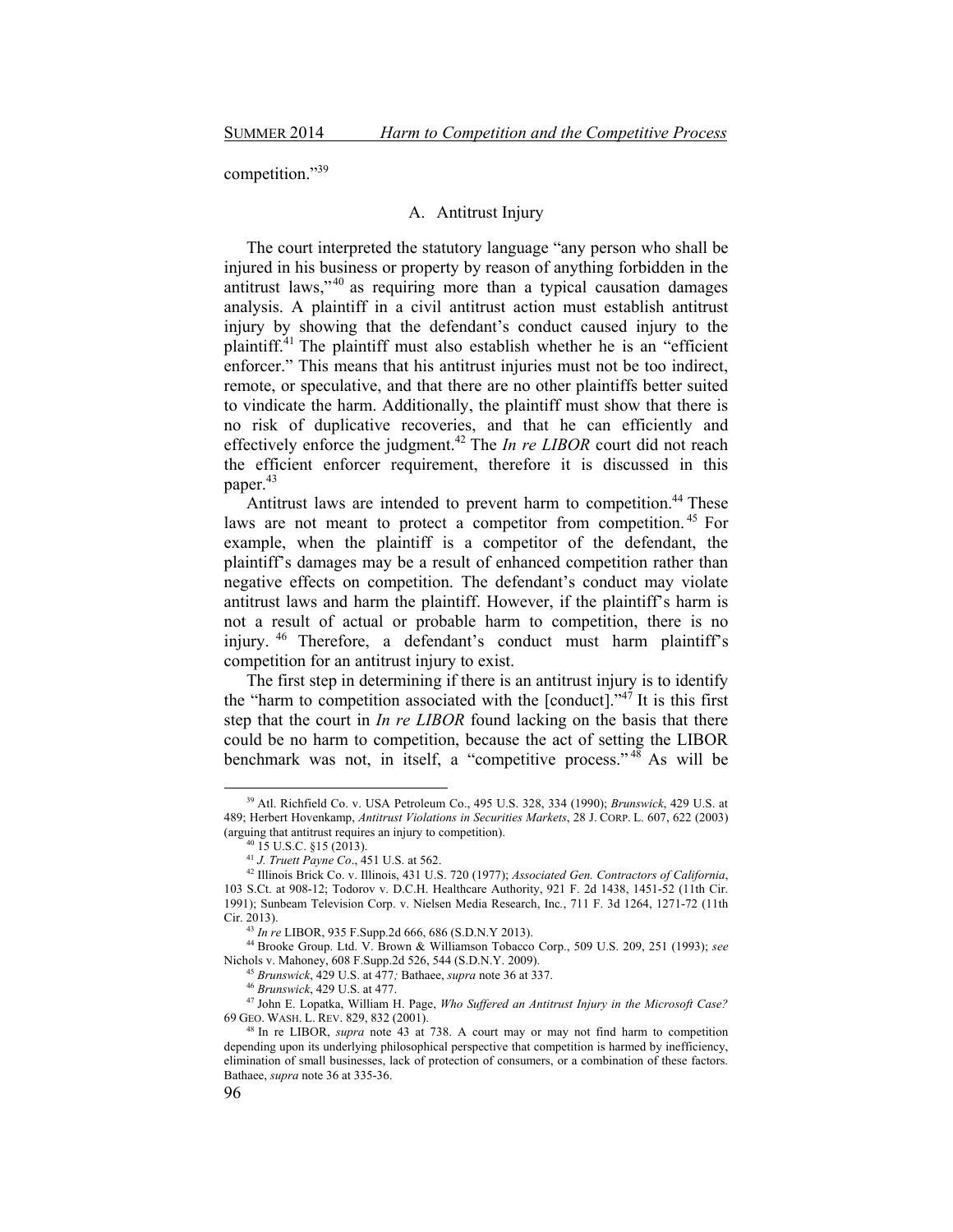explained later, the court was incorrect in its conclusion because conduct that is not a "competitive process" may certainly harm competition.

# B. Harm to Competition<sup>49</sup>

Only a likelihood that competition will be reduced or harmed is required for an antitrust injury to exist.<sup>50</sup> Conduct that tends to promote competition, for example, increasing the number of competitors or reducing prices, does not harm competition and therefore does not cause an antitrust injury. $51$ 

Conversely, conduct that decreases the number of competitors and/or increases prices<sup>52</sup> may harm competition.<sup>53</sup> In some cases, a decrease in the number of competitors is due to conduct that should be encouraged, such as innovation or improvements in quality and service.<sup>54</sup> In such cases, no inefficiencies are associated with the conduct and there is no harm to competition*.* 55 When considering what harms competition, courts have looked at how consumers are impacted in economic reality.<sup>56</sup> There is an exception however, lower prices are usually not an antitrust violation when they benefit the consumer. For example, lower prices that are predatory when a company sets prices below costs to eliminate competition and later raises them once the competition is eliminated.<sup>57</sup>

In a monopsony situation, where market power is on the buying side of the market rather than the production side, the monopsonist may be able to buy for less and thus sell for less, benefiting consumers. The monopsonist usually drives down supplier prices by restricting purchases, resulting in a reduction of outputs (production) and higher prices to consumers. As with predatory pricing, this is manifest in short

49 M. Laurence Popofsky, Adam J. Gromfin, *Bundled Discounting: From Lepage's to PeaceHealth, & Beyond*, 9 SEDONA CONF. J. 99, 109 (2008); *PeaceHealth*, 2007 WL 2473229 at \*17 n.21. In *Peacehealth* the "Ninth Circuit found [harm to competition] "redundant because it is no different than the general requirement of 'antitrust injury' that a plaintiff must prove in any private antirust action. Thus, the Court chose not to adopt the "superfluous" requirement."

<sup>50</sup> *Brunswick*, 429 U.S. at 477, 489; *Atl. Richfield Co.*, 495 U.S. at 344; Paycom Billing Servs. v. MasterCard Int'l, Inc., 467 F.3d 283, 290 (2d Cir. 2006); Alternative Electrodes, LLC v. Empi, Inc., 597 F.Supp.2d 322, 328-29 (E.D.N.Y. 2009); Naso v. Park, 850 F.Supp. 264, 271 (S.D.N.Y. 1994) (citing to Volmar Distributors, Inc. v. New York Post Co., Inc., 825 F.Supp. 1153, 1159-60 (S.D.N.Y. 1993)); *Xerox Corp.*, 511 F.Supp.2d at 380-81.

<sup>&</sup>lt;sup>51</sup> *Brunswick*, 429 U.S. at 477, 489; *Atl. Richfield Co.*, 495 U.S. at 344; U.S. v. Solinger, 457 *F.Supp.2d 743, 759 (W.D.KY. 2006)* (citing to HyPoint Tech. Inc., 949 F.2d at 877).

<sup>&</sup>lt;sup>52</sup> Lopatka, *supra* note 47 at 832-83 ("We believe that the most reliable measure of harm to

competition is the effect of the practice on price and output.").<br><sup>53</sup> *Solinger*, 457 F.Supp.2d at 760 (W.D.KY. 2006) (citing to Valley Products Co. Inc., v.<br>Landmark, a Div. of Hospitality Franchise Systems, Inc., et al.

<sup>&</sup>lt;sup>54</sup> See Solinger, 457 F.Supp.2d at 760 (W.D.KY. 2006) (citing to Valley Products Co., Inc.,, 128 F.3d at 403; *Blue Shield of Va.*, 457 U.S. at 482-84 (1982) (citing to Reiter v. Sonotone Corp., 442

<sup>&</sup>lt;sup>55</sup> Lopatka, *supra* note 47 at 829, 832-33.<br><sup>56</sup> U.S. v. Conn. Nat'l Bank, 418 U.S. 656, 662 (1974); U.S. v. Grinnell Corp., 384 U.S. 563, 575-76 (1966); *see* FTC v. Ind. Fed'n of Dentists, 476 U.S. 447, 456 (1986).<br><sup>57</sup> *Atl. Richfield Co.*, 495 U.S. at 337-38, 340; Kartell v. Blue Shield of Massachusetts, 749 F.2d

<sup>922, 930-931 (1</sup>st Cir.1984); Addamax Corp. v. Open Software Foundation, Inc., 888 F.Supp. 274, 279-80 (D.Mass. 1995).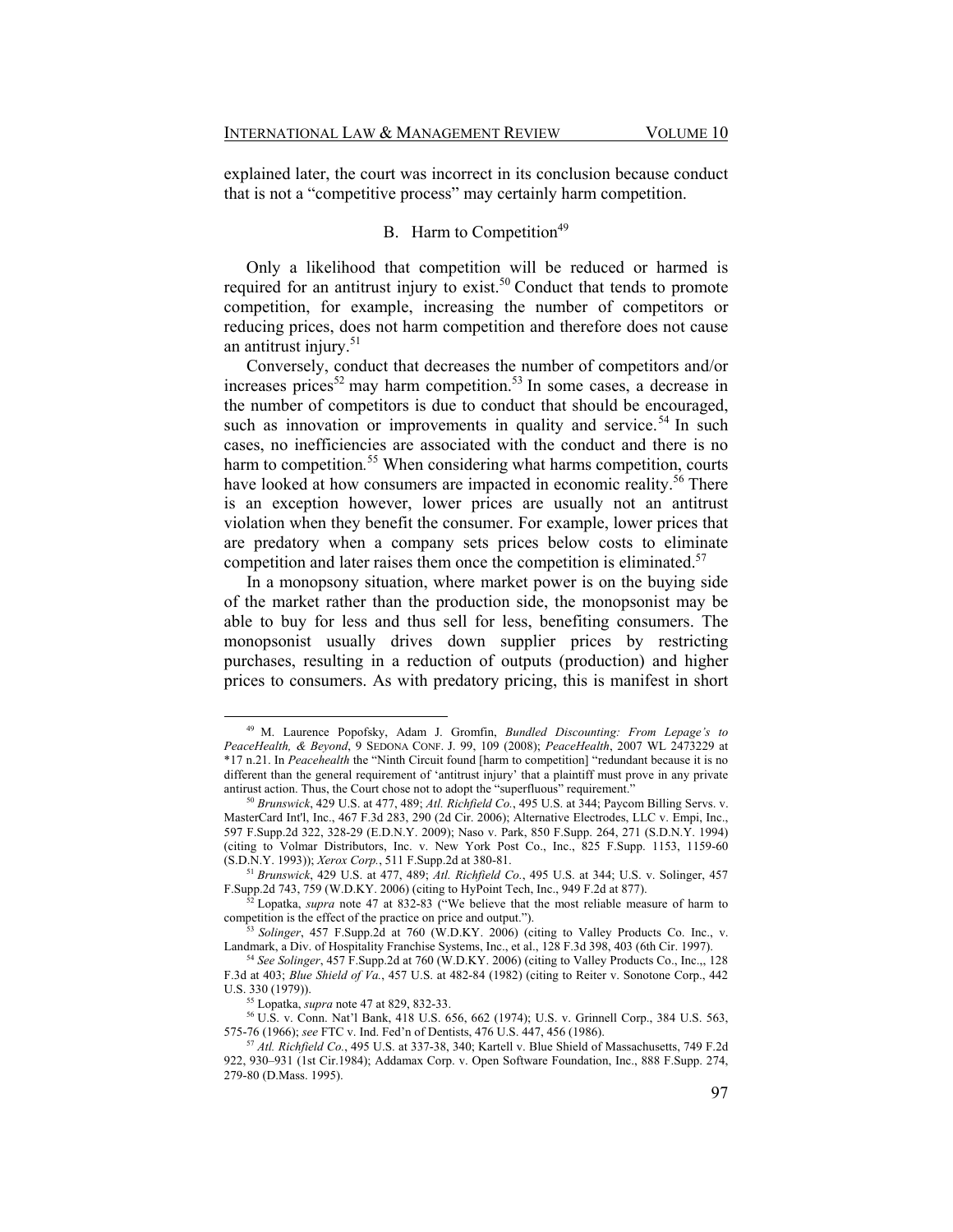term lower prices, which lead to long term higher prices, thereby harming competition and the consumer.  $\frac{5}{8}$  Additionally, the suppression or exclusion of innovation may be "tantamount to a cartel's output restriction,"<sup>59</sup> resulting in inefficiencies and/or higher prices causing harm to competition.<sup>60</sup>

Harm to competition rarely comes in the form of a direct attack. If the defendant's conduct indirectly, but foreseeably harms competition, it may provide the basis for an antitrust injury even though the harm was unintended. For example, an anticompetitive scheme may indirectly but inevitably harm or threaten to harm competition by reducing consumer choice by eliminating competitors, resulting in increased prices. <sup>61</sup> Furthermore, providing data to competitors through trade associations to help set standards (discussed in Section V below), or to help competitors judge market conditions may suppress and thereby harm competition, albeit indirectly.<sup>62</sup>

However, collaboration between competitors may have procompetitive effects.<sup>63</sup> The Department of Justice ("DOJ") and Federal Trade Commission ("FTC") have published the Antitrust Guidelines for Collaborations Among Competitors (2000) ("Guidelines") to help assess whether competitor collaboration harms competition and is thus an antitrust violation. According to the Guidelines: "[C]ompetitor collaboration comprises a set of one or more agreements, other than merger agreements, between or among competitors to engage in economic activity, and the economic activity resulting there from."<sup>64</sup> This may include information sharing through trade associations.<sup>65</sup>

In determining if the competitor collaboration harms competition, the DOJ and FTC look at whether the collaboration:

> [I]ncreas[es] the ability or incentive profitably to raise price above or reduce output, quality, service, or innovation below what likely would prevail in the absence of the relevant agreement. Such effects may arise through a variety of mechanisms. Among other

<sup>58</sup> *See* J. Jacobson & G. Dorman, *Joint Purchasing, Monopsony and Antitrust*, The Antitrust Bulletin, 1, 17 (Spring, 1991); Areeda et al., ANTITRUST LAW, 361 n.10 (2nd ed. 2001); Addamax Corp. v. Open Software Foundation, Inc., 888 F.Supp. 274, 279-80 (D.Mass. 1995); Lawrence A. Sullivan, Warren S. Grimes. The Law Of Antitrust: An Integrated Handbook 76 (Second ed. 2006).

<sup>&</sup>lt;sup>59</sup> Lopatka, *supra* note 47 at 829, 835.<br>
<sup>60</sup> Lopatka, *supra* note 47 at 829, 835.<br>
<sup>61</sup> Blue Shield of Virginia v. McCready, 457 U.S. at 482-84; *see Xerox Corp.*, 511 F.Supp.2d at 381; *Alternative Electrodes, LLC*, 597 F.Supp.2d at 328-29; A. Michael Ferrill, Leslie Sara Hyman, Soledad Valenciano, *Antitrust And Consumer Protection*, 64 SMU L. Rev. 19, 37 (2011).

<sup>&</sup>lt;sup>62</sup> American Column & Lumber v. United States, 257 U.S. 377, 398-99 (1921); U.S. v. Container Corp. of America, 393 U.S. 333 (1969); U.S. v. U.S. Gypsum Co., 438 U.S. 422, 457 (1978). 63 U.S. Dep't of Justice & Fed. Trade Comm'n, *Antitrust Guidelines for Collaborations Among* 

*Competitors*, (2000), http:// www.ftc.gov/os/2000/04/ftcdojguidelines.pdf [hereinafter *Guidelines*]. 64 *Id.*

<sup>98</sup>  <sup>65</sup> *Id.* at 3. If the information sharing is likely to disrupt price setting by free market forces there is harm to competition. *See* FTC v. Indiana Federation of Dentists, 476 U.S. 447, 461-62 (1986).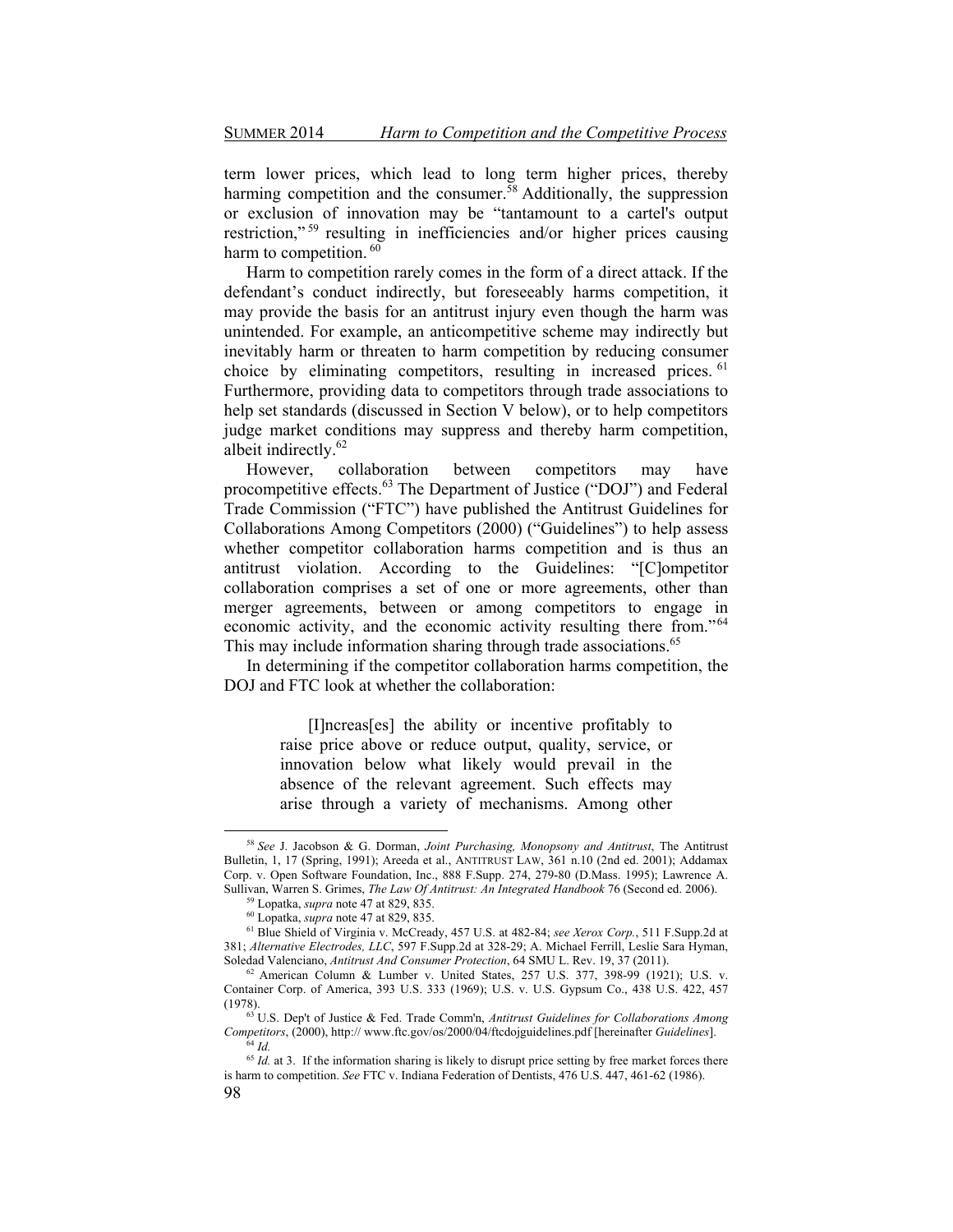things, agreements may limit independent decision making or combine the control of or financial interests in production, key assets, or decisions regarding price, output, or other competitively sensitive variables, or may otherwise reduce the participants' ability or incentive to compete independently.

Competitor collaborations also may facilitate explicit or tacit collusion through facilitating practices such as the exchange or disclosure of competitively sensitive information or through increased market concentration. Such collusion may involve the relevant market in which the collaboration operates or another market in which the participants in the collaboration are actual or potential competitors.<sup>66</sup>

 $\overline{a}$ 

[Additionally][t]he nature of the agreement is relevant to whether it may [harm competition]. For example, by limiting independent decision making or combining control over or financial interests in ... decisions on price, output, or other competitively sensitive variables, an agreement may create or increase market power or facilitate its exercise by the collaboration, its participants, or both. An agreement to limit independent decision making or to combine control or financial interests may reduce the ability or incentive to compete independently. An agreement also may increase the likelihood of an exercise of market power by facilitating explicit or tacit collusion, either through facilitating practices such as an exchange of competitively sensitive information or through increased market concentration... In some cases,  $a$ determination of anticompetitive harm may be informed by consideration of market power.<sup>67</sup>

Agreements that facilitate collusion sometimes involve the exchange or disclosure of information. The Agencies recognize that the sharing of information among competitors may be  $[pro-competitive]...$ 

 $\ddotsc$ 

<sup>66</sup> *Guidelines*, *supra* note 63, at 6. 67 *Id.* at 12.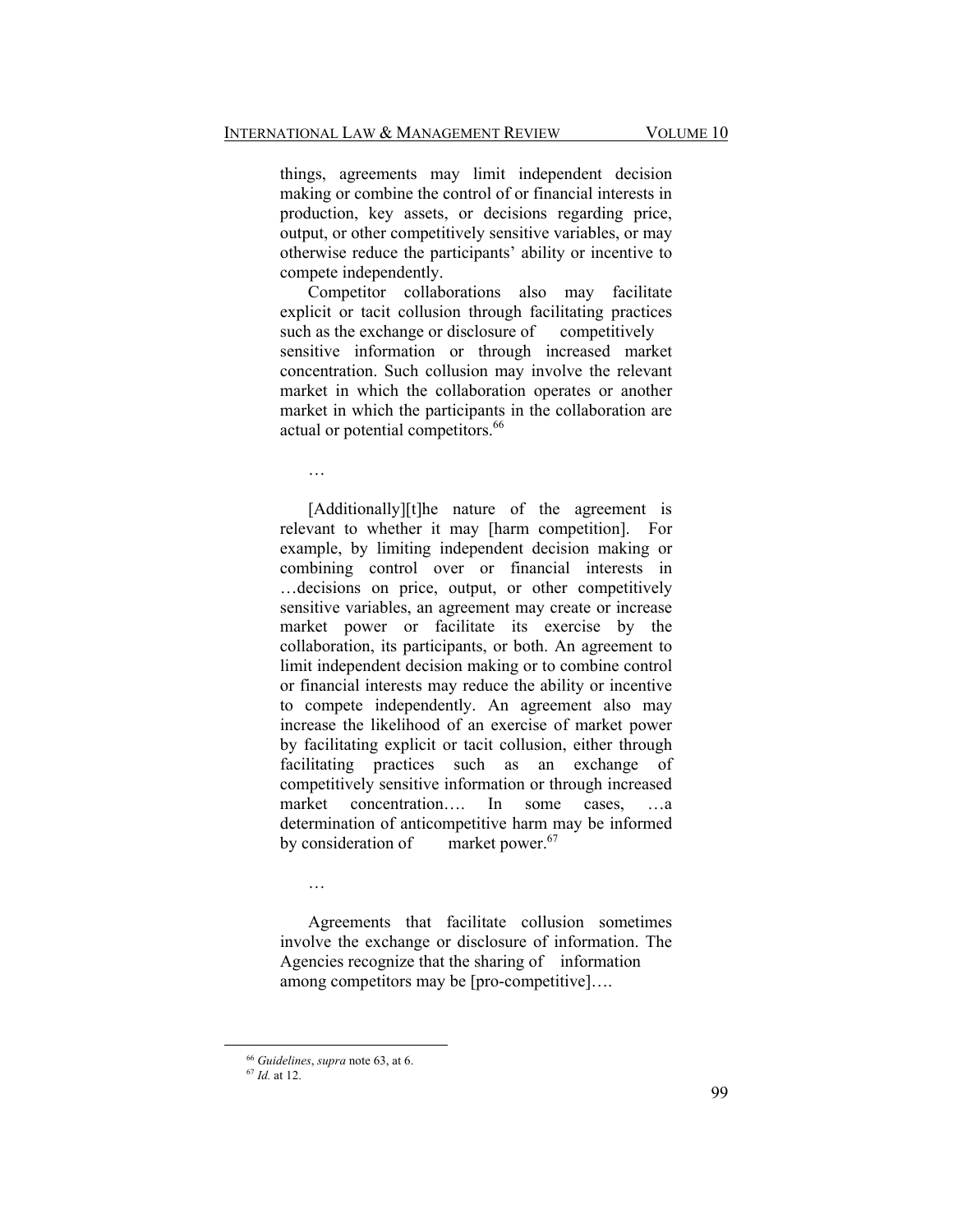Nevertheless, in some cases, the sharing of information related to a market in which the collaboration operates or in which the participants are actual or potential competitors may increase the likelihood of collusion on matters such as price, output, or other competitively sensitive variables. The competitive concern depends on the nature of the information shared. Other things being equal, the sharing of information relating to price, output, costs, or strategic planning is more likely to raise competitive concern than the sharing of information relating to less competitively sensitive variables.<sup>68</sup>

The economic reality of competitor collaboration, similar to the LIBOR information sharing for the benchmark, is that it has the potential to facilitate conduct harmful to competition. In *In re LIBOR*, the alleged LIBOR manipulation conduct involved sharing sensitive price information, including fraudulent price information, which encouraged collusion on interest rate prices. While this conduct may be indirect in the sense that the defendants did not agree to fix interest rates, the defendants' agreement to fix the benchmark that controlled interest rates nevertheless disrupted price setting by free market forces and caused harm to competition.<sup>69</sup>

Finally, some courts examine the alleged harm to competition to see if there is any harm to consumer welfare. Generally, under a consumer welfare analysis, harm to competition, "does not invoke the Sherman Act until it harms consumer welfare."<sup>70</sup> Consumer welfare is maximized when economic resources are allocated to their best use,  $71$  and when consumers are assured competitive price and quality.<sup>72</sup> Accordingly, an act is deemed anticompetitive under the Sherman Act only when it harms allocative efficiency and raises the prices of goods above competitive levels or diminishes their quality.<sup>73</sup>

Accordingly, an antitrust plaintiff must establish harm to competition, which entails allocative inefficiency (economic resources not allocated to best use)<sup>74</sup> and harm to consumers (prices are or will be above

<sup>&</sup>lt;sup>68</sup> *Id.* at 15.<br><sup>69</sup> *FTC*, 476 U.S. at 461-62.<br><sup>70</sup> Rebel Oil Co., Inc. v. Atlantic Richfield Co., 51 F.3d 1421, 1433 (9th Cir. 1995). *See* Hon. Richard D. Cudahy & Alan Devlin, *Anticompetitive Effect*, 95 MINN. L. REV. 59 (2010) (on anticompetitive effects and consumer welfare)*; see Reiter*, at 442 U.S. 343 (1979) (Congress designed the Sherman Act as a "consumer welfare prescription.") (quoting ROBERT H. BORK, THE

ANTITRUST PARADOX: A POLICY AT WAR WITH ITSELF 66 (1978)).<br><sup>71</sup> *See* Nat'l Gerimedical Hosp. & Gerontology Ctr. v. Blue Cross of Kansas City, 452 U.S. 378, 387-88 (1981).

<sup>&</sup>lt;sup>72</sup> See Products Liab. Ins. Agency Inc. v. Crum & Foster Ins. Cos., 682 F.2d 660, 663-64 (7th Cir. 1982). 73 *Cf.* Brook Group Ltd. v. Brown & Williamson Tobacco Corp., 509 U.S. 209, 221 (1993)

<sup>(</sup>below-cost pricing is not anticompetitive in itself because, although it causes allocative inefficiency, it brings lower aggregate prices in the market). Cudahy & Devlin, *Anticompetitive Effect*, 95 Minn.

L. Rev. 59 (2010). 74 *See Rebel Oil Co., Inc.*, 51 F.3d at 1433; Gregory T. Gundlach, Joan M. Phillips, *Contributions and Challenges of Marketing to Antitrust*, 47 N.Y.L. SCH. L. REV. 51 (2003); Bork, *supra* note 70 at 127.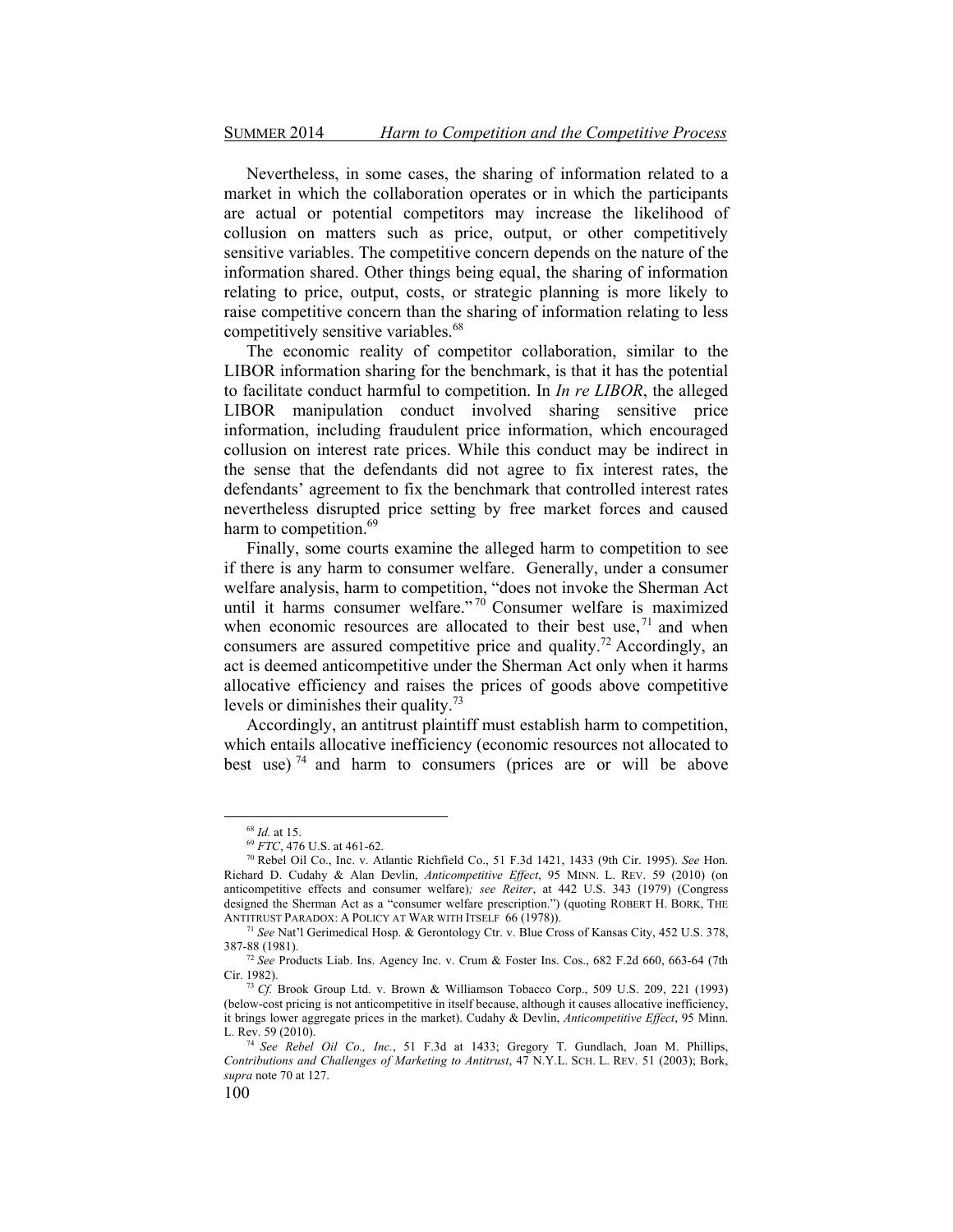competitive levels or of diminished quality). <sup>75</sup> In the LIBOR manipulation, both factors were present because the fraudulent LIBOR data created allocative inefficiencies (harm to competition),  $\frac{76}{3}$  and the plaintiffs' financial products were of diminished quality (consumer harm). $^{77}$ 

# C. Harm to Competition in International Antitrust

Cases addressing the extraterritorial application of United States antitrust laws on foreign conduct illustrate what is "harm to competition." In the international context, extraterritorial jurisdiction requires "domestic effects," which is harm to domestic competition (the traditional harm to competition test for antitrust injury).<sup>78</sup> As a result, the foreign conduct in question must have "direct, substantial, and reasonably foreseeable effect" on American domestic, import, or (certain) export commerce or a domestic competitor.],  $^{79}$  and have an effect of a kind that antitrust law considers harmful, i.e., the "effect" must "giv[e] rise to a [Sherman Act] claim."<sup>80</sup>

In the international context, of course, there are many additional issues like remoteness (a worldwide injury is probably not enough under the effects test)<sup>81</sup>, domestic nature<sup>82</sup> and comity.<sup>83</sup> For the purposes of this paper, however, only international cases are considered to see, under the effects test, what is considered harm to competition.

<sup>75</sup> See Reza Dibadj, *Article 82: Gestalt, Myths, Questions*, 23 SANTA CLARA COMPUTER & HIGH TECH. L.J. 615, 629-31 (2007) for an interesting critique on attempts to define consumer welfare and allocative efficiency. 76 Justine R. Watkins, *Always Low Prices, Always At A Cost: A Call To Arms Against The Wal-*

*Martization of America*, 40 J. MARSHALL L. REV. 267 (2006); Clara Torres-Spelliscy, *Safeguarding Markets From Prenicious Pay to Play: A Model Explaining Why SEC Regulates Money in Politics*, 12 CONN. PUB. INT. L.J. 361, 403 (2013) (citing to Frank H. Easterbrook & Daniel R. Fischel,

Mandatory Disclosure and the Protection of Investors, 70 VA. L. REV. 669, 673 (1984)).<br>
<sup>77</sup> In re Libor, 935 F.Supp.2d at 676.<br>
<sup>78</sup> Christopher Sprigman, *Fix Prices Globally, Get Sued Locally? U.S. Jurisdiction Over*<br>

<sup>&</sup>lt;sup>79</sup> 15 U.S.C. § 6(a); F. Hoffmann-La Roche Ltd. v. Empagran S.A., 542 U.S. 155, 162 (2004).

<sup>80</sup> *F. Hoffmann-La Roche Ltd.*, 542 U.S. at 162; Hartford Fire Ins. Co. v. California, 509 U.S. 764, 796 (1993) (citing Matsushita Elec. Industrial Co. v. Zenith Radio Corp., 475 U.S. 574, 582 (1986); United States v. Aluminum Co. of America, 148 F.2d 416, 444 (2d Cir. 1945); RESTATEMENT (THIRD) OF FOREIGN RELATIONS § 415 (1987); 1 P. Areeda & D. Turner, Antitrust Law ¶ 236 (1978); *cf.* Continental Ore Co. v. Union Carbide & Carbon Corp., 370 U.S. 690, 704 (1962); Steele v. Bulova Watch Co., 344 U.S. 280, 288 (1952); United States v. Sisal Sales Corp., 274 U.S. 268, 275-276 (1927); Metallgesellschaft AG v. Sumitomo Corp. of America, 325 F.3d 836,

<sup>842 (7</sup>thCir. 2003); Sprigman, *supra* note 78 at 277-78. 81 *Metallgesellschaft AG*, 325 F.3d at 842; *In re Vitamin C Antitrust Litigation*, 904 F.Supp.2d

<sup>310, 318-320 (</sup>E.D.N.Y., 2012). 82 *F. Hoffmann-La Roche Ltd.,* 542 U.S. at 162. 83 *Id.*; *Hartford Fire Ins. Co.*, 509 U.S. at 796 (citing *Matsushita Elec. Industrial Co*., 475 U.S. at 582; *Aluminum Co. of America*, 148 F.2d at 444; RESTATEMENT (THIRD) OF FOREIGN RELATIONS LAW § 415 (1987); Areeda & Turner, *supra* note 79; *cf. Continental Ore Co.*, 370 U.S. at 704; *Steele*, 344 U.S. at 288; *Sisal Sales Corp.*, 274 U.S. at 275-76; *Metallgesellschaft AG*, 325 F.3d at 842; Sprigman, *supra* note 78.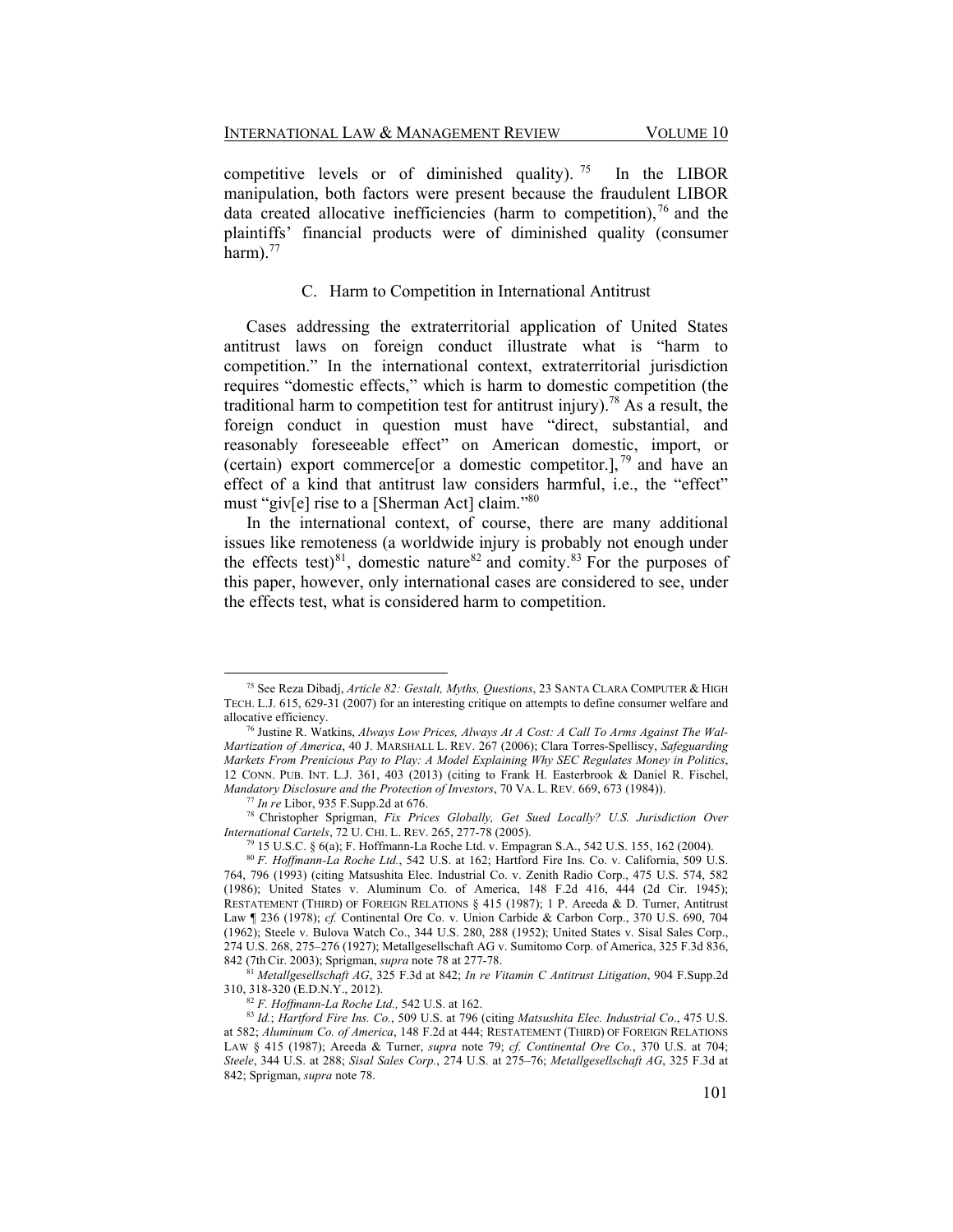Foreign conduct that results in higher prices in the United States, for example, is harm to competition under the effects test. <sup>84</sup> Further, eliminating competitors harms competition. <sup>85</sup> Finally, manipulating prices through a scheme, such as control and manipulation of a benchmark, harms competition under the effects test. 86 The common denominator is that "all factors which *contribute* to determine prices, must be kept free to operate unhampered by agreements." [emphasis added<sup>187</sup>

Certainly, a benchmark such as LIBOR contributes to determine prices.<sup>88</sup> To hold that the manipulation of LIBOR cannot cause harm to competition because the setting of the benchmark is not a "competitive" process" ignores economic reality and the effects test. <sup>89</sup> It further instructs domestic and international cartels to undermine competition laws. While some may laud the evisceration of private antitrust enforcement, the "competitive process" requirement promulgated by *In re LIBOR* opinion, will curtail antitrust enforcement by the DOJ and the FTC both domestically and internationally.<sup>90</sup>

# D. Harm to Competition in *In re* LIBOR

LIBOR manipulation harms competition under all recognized antitrust theories. LIBOR manipulation determines price by collusive, nonfree market agreements—it is horizontal price fixing. <sup>91</sup> It harms consumers, such as the plaintiffs in the *In re LIBOR* case.<sup>92</sup> Finally, it harms competition in terms of allocative inefficiency due to the inefficiency of fraud. 93 Whether or not manipulating LIBOR is a competitive process is irrelevant.

<sup>&</sup>lt;sup>84</sup> *F. Hoffmann-La Roche Ltd.*, 542 U.S. at 175.<br><sup>85</sup> *See Continental Ore Co.*, 370 U.S. at 690 (raising rivals' costs by eliminating supply source in attempt to eliminate competitor); *Aluminum Co. of America*, 148 F.2d at 434-35; Timberlane

<sup>&</sup>lt;sup>86</sup> Minn-Chem, Inc. v. Agrium, Inc., 683 F.3d 845, 859 (7th Cir. 2012).

<sup>87</sup> *U.S. v. Aluminum Co. of America*, 148 F.2d 416, 445 (1945) (addressing international agreement fixing prices indirectly by withdrawing supply from the market through a quota of production scheme which, in itself, was not a competitive process). *See also Timberlane Lumber Co.*, 549 F.2d 597 (harassment including false arrest of manager and defamatory newspaper articles to eliminate competitor).<br><sup>88</sup> *See Minn-Chem, Inc.*, 683 F.3d at 859.<br><sup>89</sup> 15 U.S.C. § 6(a); *F. Hoffmann-La Roche Ltd.*, 542 U.S. at 165; Peter D. St. Phillip, Jr. and

Raymond P. Girnys, *No Antitrust Injury In LIBOR Rate-Setting?—What Happened To Effects?*, Competition Policy International (May 30, 2013), https://www.competitionpolicyinternational.com/no-antitrust-injury-in-libor-rate-setting-what-

<sup>&</sup>lt;sup>90</sup> *See Minn-Chem, Inc.*, 683 F.3d at 853, 856. *91 In re LIBOR, 935 F.Supp.2d at 687; U.S. v. Masonite Corporation, 316 U.S. 265, 276 (1942);* Am. Tobacco Co. v. United States, 147 F.2d 93 (6th Cir. 1944), aff'd, 328 U.S. 781 (1946); U.S. v. Socony-Vacuum Oil Co., 310 U.S. 150, 220-22 (1940). *See also* United States v. Food & Grocery Bureau of S. Cal., 43 F. Supp. 974 (S.D. Cal. 1942), aff'd, 139 F.2d 973 (9th Cir. 1943); Cayman Exploration Corp. v. United Gas Pipe Line Co., 873 F.2d 1357, 1361 (10th Cir. 1989); Foster, *supra* 

<sup>&</sup>lt;sup>92</sup> *In re* LIBOR, 935 F.Supp.2d at 666. <sup>93</sup> Watkins, *supra* note 76; Torres-Spelliscy, *supra* note 76.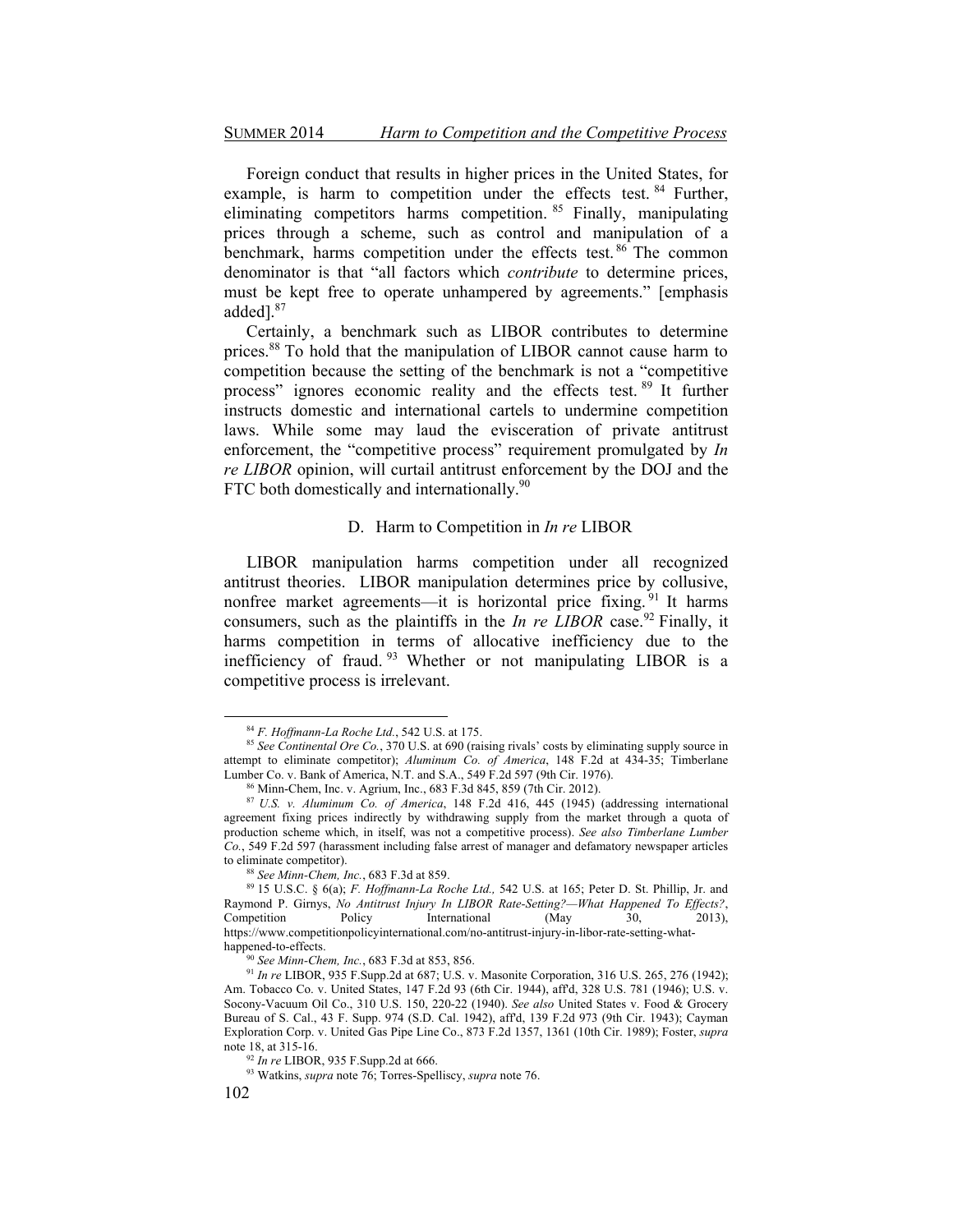There is a consensus that conduct which effects price in a collusive, nonfree market manner is harmful to competition.<sup>94</sup> For antitrust purposes, the wealth transfer is created by nonfree market actions is unfair to the extent that it exceeds a competitive market value.<sup>95</sup> A competitive market is open to access and rivalry and does not permit inefficient, collusive conduct. 96 Efficiency, in antitrust law, refers to whether the practice is beneficial to society, not to the individual.  $97$ Additionally, it is universally held that eliminating competitors harms competition unless it results from market efficiencies that are beneficial to society such as innovation, quality, or service. $98$ 

Competitor elimination is a wealth transfer issue because it relates to price (more competitors—lower prices). Wealth transfers based on noncompetitive markets, fraud, or misinformation, are allocatively inefficient and harmful to competition because it causes greater losses than gains to society.<sup>99</sup>

A critical distinction between the *In re LIBOR* case and the seminal antitrust cases of *Brunswick*  $^{100}$  and *ARCO*  $^{101}$  is that they are not horizontal price fixing cases.<sup>102</sup> Indeed, there are no horizontal price fixing cases where a court engaged in a "no harm to competition" analysis and found there to be an antitrust injury.103 Horizontal price fixing cases lack an antitrust injury due to normal damage considerations

<sup>&</sup>lt;sup>94</sup> Lopatka, *supra* note 51 at 832-33 ("We believe that the most reliable measure of harm to competition is the effect of the practice on price and output."); *Blue Shield of Va.*, 457 U.S. at 482-84; *See, e.g., Xerox Corp.,* 511 F.Supp.2d at 381*; Alternative Electrodes, LLC,* 597 F.Supp.2d at 328-29. Ferrill, Hyman & Valenciano, *supra* note 60; *Guidelines* at p.15; *Rebel Oil Co., Inc.*, 51 F.3d at 1433. Cudahy & Devlin, *Anticompetitive Effect*, 95 Minn. L. Rev. 59 (2010). *Aluminum Co. of America*, 148 F.2d at 445; *F. Hoffmann-La Roche Ltd.*, 542 U.S. at 175.<br><sup>95</sup> Robert Lande, Wealth Transfers as the Original and Primary Concern of Antitrust: The

Efficiency Interpretation Challenged, 34 Hastings L.J. 65 (1982); *See* Robert H. Lande, *A Traditional And Textualist Analysis Of The Goals Of Antitrust: Efficiency, Preventing Theft From Consumers, And Consumer Choice*, 81 FORDHAM L. REV. 2349, 2373 (2013) (wealth transfer

<sup>&</sup>lt;sup>96</sup> Thomas W. Snyder and William Fitzsimmons, Putting A Price On Dirt: The Need For Better-*Defined Limits On Government Fees For Use Of The Public Right-Of-Way Under Section 253 Of The Telecommunications Act Of 1996*, 64 FED. COMM. L.J. 137, 167 (2011)(A competitive market is a market in which no single entity or combination of entities can exert undue market power to control prices or the values of assets).<br><sup>97</sup> For antitrust purposes, efficiency is conduct that increases output or consumer welfare. Frank

X. Taney, *Rewriting The Law Of Resale Price Maintenance: The Kodak Decision And Transaction* 

<sup>&</sup>lt;sup>98</sup> Blue Shield of Va., 457 U.S. at 482-84; *See, e.g., Xerox Corp.*, 511 F.Supp.2d at 381; *Alternative Electrodes, LLC*, 597 F.Supp.2d at 328-29. Ferrill, Hyman & Valenciano, *supra* note 60; *Continental Ore Co.*, 370 U.S. at 690 (raising rivals' costs by eliminating supply source in attempt to eliminate competitor); *Aluminum Co. of America,* 148 F.2d at 434-35; *Timberlane Lumber Co.,* 549

F.2d at 597.<br><sup>99</sup> Watkins, *supra* note 76, at n.94; Torres-Spelliscy, *supra* note 76, at 403.<br><sup>100</sup> Brunswick, 429 U.S. at 477.<br><sup>101</sup> Atl. Richfield Co., 495 U.S. at 328.<br><sup>102</sup> In re LIBOR, 935 F. Supp.2d at 687, is a h

<sup>&</sup>lt;sup>103</sup> Ariel Katz, *Making Sense of Nonsense: Intellectual Property, Antitrust, and Market Power,* 49 Ariz. L. Rev. 837, 892 (2007); Carole A. Casey, *The Rule of Reason Analysis of Dual Distribution Systems: Does it Further the Purposes of the Sherman Act?* 29 B.C. L. Rev. 431, 435 (1988).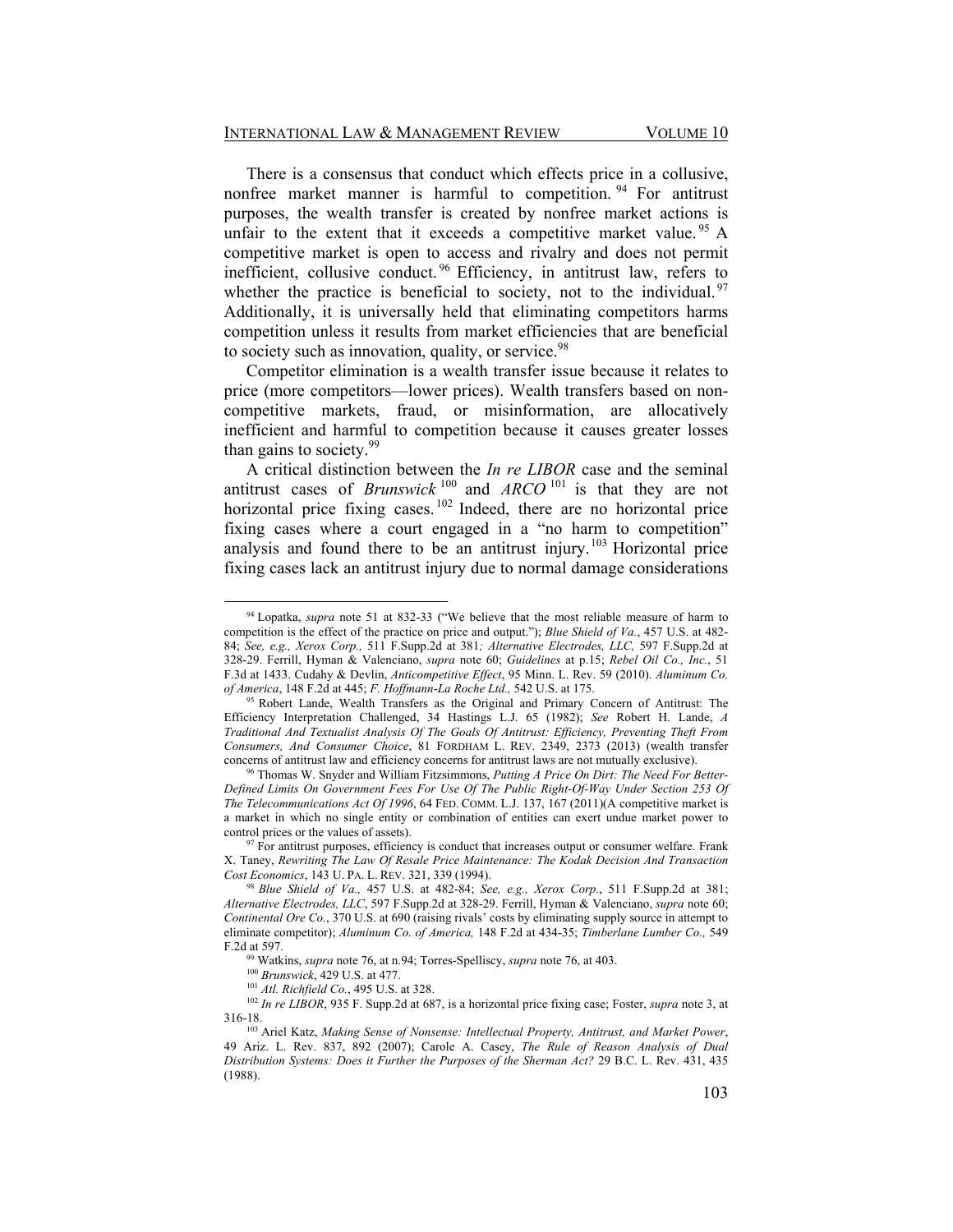such as lack of causation, lack of foreseeability, speculation, or remoteness (efficient enforcer rule). But the *In re LIBOR* court's decision is not based on these factors. It finds no harm to competition because the LIBOR process is not a "competitive process." This suggests, for the first time, a court may base its "no antitrust injury" decision in a horizontal price fixing case on a "no harm to competition" analysis.

*In re LIBOR* does not involve competitive conduct harmful to competitors but beneficial to consumers.<sup>104</sup> The *In re LIBOR* plaintiffs were consumers of the defendants' financial products. Accordingly, the *In re LIBOR* case does not involve a competitor's suit as in the seminal antitrust injury cases of *Brunswick* and *ARCO*. Furthermore, in *Brunswick* and *ARCO,* the nonparty consumers were benefitted by the defendants' conduct.

Whether manipulating LIBOR harms competition depends on whether the conduct caused an improper wealth transfer. For example, there may be harm if plaintiffs paid a higher price, or received reduced profits, or if competitors were eliminated. The allegations in *In re LIBOR* suggest that the answers to these questions are affirmative.<sup>105</sup> Also, if defendants' conduct resulted in allocative inefficiencies then the allegations in *In re LIBOR* would also suggest that the answer is affirmative.106 The plaintiffs lost profits or paid higher prices because the defendants manipulated LIBOR. Defendants<sup>7</sup> conduct was not allocatively efficient because advancing misinformation or fraud is allocatively inefficient.<sup>107</sup> Accordingly, the plaintiffs' allegations should be sufficient to establish harm to competition.

# IV. WHAT IS THE "COMPETITIVE PROCESS"?

Whether the LIBOR process is a "competitive process" is irrelevant in determining if competition was harmed.<sup>108</sup> There is neither binding nor

<sup>&</sup>lt;sup>104</sup> To posit that suppressing the LIBOR interest rate benchmark benefits consumers of some financial products, such as mortgages with adjustable interest rates tied to LIBOR is in error. LIBOR rates relevant to mortgages may have been adjusted up for the readjustment date and back down the next day. Adams v. Bank of Am. Corp., No. 12-cv-07461 (S.D.N.Y. Oct. 4, 2012); Foster, *supra*  note 3, at 319.<br>
<sup>105</sup> *In re* LIBOR, 935 F.Supp.2d at 697.<br>
<sup>106</sup> *Id.*<br>
<sup>107</sup> Watkins, *supra* note 76, at n.94; Torres-Spelliscy, *supra* note 76 at 403.

<sup>&</sup>lt;sup>108</sup> Evidently, the parties stipulated that the LIBOR process was not a competitive process. *In re* LIBOR, 935 F. Supp. 2d at 687. While parties' stipulations may streamline litigation, they do not change facts. Is the LIBOR data provided by panel members a competitive process? Is being a panel member so you can provide the data and, hence control interest rates, a competitive process? That depends on how one defines a competitive process. It has been defined in many ways: a process market organization is open, small competitors have a right to compete on the merits and their ability to compete not impaired by dominant entrepreneurs. Protecting the competitive process requires restraint of dominant entrepreneurs conduct not related to competition on the merits and that prevents other entrepreneurs from competing. *See* Luca Rubini, MICROSOFT ON TRIAL: ECONOMIC AND LEGAL ANALYSIS OF A TRANSATLANTIC ANTITRUST CASES 470 (2010); Cris M. Currie, *Opinion Wanted: A Theoretical Construct for Mediation Practice*, 53 DISP. RESOL. J. 70, 72 (1998) (citing to M. Deutsch, THE RESOLUTION OF CONFLICT (1973) ("Competitive processes are those which seek to satisfy personal interests at the expense of joint interests, inhibit the expression of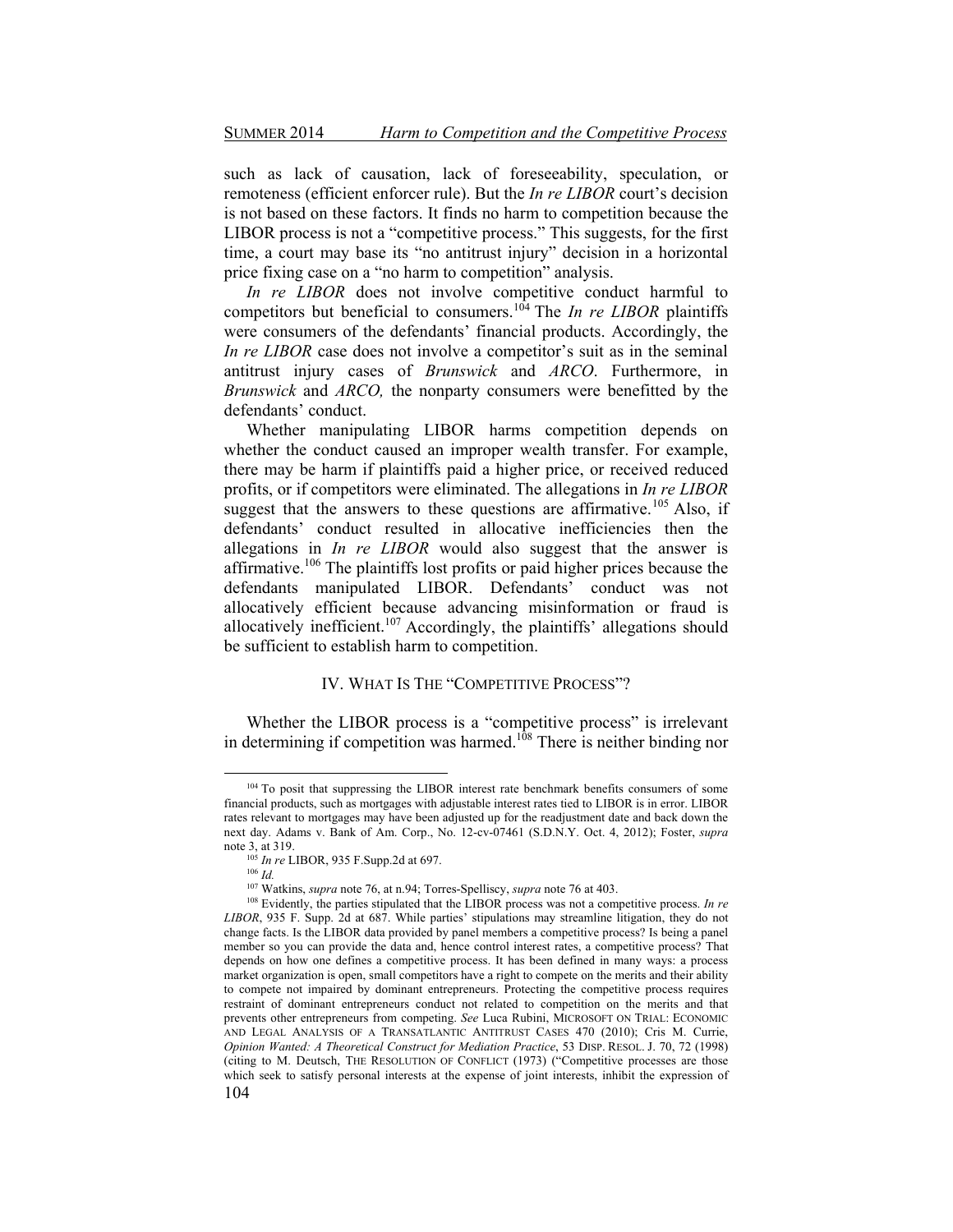persuasive authority in *In re LIBOR* to suggest that if the practice in question is not a competitive process there can be no harm to competition. Indeed, the authority suggests that if the practice is a facilitating practice, then the opposite is true.<sup>109</sup> At least one lower court has held that antitrust laws were meant to protect the "competitive" process."<sup>110</sup> In this context, "competitive process" is synonymous with "harm to competition."<sup>111</sup> If harm to the "competitive process" is synonymous with "harm to competition," then, according to the *LIBOR* court, one must suffer harm to competition in order to have harm to competition.

To support the assertion that harm to competition leads to harm to the competitive process,  $12$  the proper question is whether agreeing to submit

<sup>109</sup> *Aluminum Co. of Am.*, 148 F.2d at 445 (addressing international agreement fixing prices indirectly by withdrawing supply from the market through a quota of production scheme which, in itself, was not a competitive process); *see Timberlane Lumber Co.,* 549 F.2d at 597 (harassment, including false arrest of manager and defamatory newspaper articles to eliminate competitor, arguably not a competitive process); Radiant Burners, Inc. v. People's Gas Light  $\&$  Coke Co., 364 U.S. 659, 360 (1961); MCI Comme'n Corp. v. AT&T, 740 F.2d 980 (D.C. Cir. 1984); Gerla, *supra* note 108, at 471-72.<br><sup>110</sup> Cascade Health Solutions v. PeaceHealth, 515 F.3d 883, 902 (9th Cir. 2008).<br><sup>111</sup> *Id.* at 902-03 (citing to *Brunswick*, 429 U.S. at 489; Volvo Trucks N. Am., Inc. v. Reeder–

Simco GMC, Inc., 546 U.S. 164 (2006) ("Interbrand competition, our opinions affirm, is the primary concern of antitrust law." (internal quotation omitted)); Spectrum Sports, Inc. v. McQuillan, 506 U.S. 447, 458 (1993) ("The purpose of the [Sherman] Act is not to protect businesses from the working of the market; it is to protect the public from the failure of the market. The law directs itself not against conduct which is competitive, even severely so, but against conduct which unfairly tends to destroy competition itself."); *Atl. Richfield Co.*, 495 U.S. at 331 (holding that a firm does not incur an antitrust injury when it loses sales to a competitor charging nonpredatory prices pursuant to a vertical, maximum-price-fixing scheme); *Cargill, Inc.*, 479 U.S. at 113 (extending antitrust injury requirement to suits for injunctive relief under § 16 of the Clayton Act, 15 U.S.C. § 26); *J. Truett Payne Co.*, 451 U.S. at 562 (extending antitrust injury requirement to price discrimination suits arising under § 2 of the Clayton Act). The Court's reasoning and conclusions in *Brooke Group*, as reaffirmed recently in *Weyerhaeuser*, accordingly show a measured concern to leave unhampered pricing practices that might benefit consumers, absent the clearest showing that an injury to the competitive process will result. United States v. Microsoft, 253 F.3d 34, 58 (D.C. Cir. 2001); Concord Boat Corp. v. Brunswick Corp., 207 F.3d 1039, 1060-61 (8th Cir. 2000); see Cudahy & Devlin, *Anticompetitive Effect*, 95 MINN. L. REV. 59 (2010). 112 *See* Peter J. Prommer, *The Pioneer and Generic Drug Manufacturer Agreements: Is the* 

*Sherman Act Big Enough to Swallow These Pills?* 2002 U. ILL. J.L. TECH. & POL'Y 215, 222 (2002); Lopatka, *supra* note 51 at 834-36.

disagreement, lean toward overconformity and rigidity rather than flexibility and creativity, and overemphasize differences while ignoring commonalities. They typically lead to poor communication, misperception, misjudgment, and an over valuing of self-consistency."). See also M. Deutsch, "A Framework for Teaching Conflict Resolution in the Schools," in 2 B.H. Sheppard, M.H. Bazerman, and R. Lewicki, (Ed.), RESEARCH ON NEGOTIATION IN ORGANIZATIONS 189-203 (1990); Harry S. Gerla, *Federal Antitrust Law and Trade and Professional Association Standards and Certification*, 19 U. DAYTON L. REV. 471, 474 (1994) (citing to Indian Head, Inc. v. Allied Tube & Conduit Corp., 486 U.S. 492, 501 (1988)) ("the rivalrous process through which competitors seek to divert business from rivals by offering superior products and services to consumers; [or the] aggregate net output of goods and services. Thus, if a restraint does not negatively impact net output, it does not adversely affect competition. Conversely, if a restraint enhances output, it is procompetitive."). One could argue that the LIBOR setting process was a competitive process particularly when one considers the qualifiers as articulated by the BBA in selecting panel members, such as reputation, credit quality, and activity in London as London is a major international financial market. Jacob Gyntelberg & Philip Wooldridge, *Interbank Rate Fixings During Recent Turmoil*, (March 2008), http://www.bis.org/publ/qtrpdf/r\_qt0803g.pdf. For an interesting treatment of the definitional problems in antitrust law *see* Cudahy & Devlin, *Anticompetitive Effect*, 95 MINN. L. REV. 59 (2010).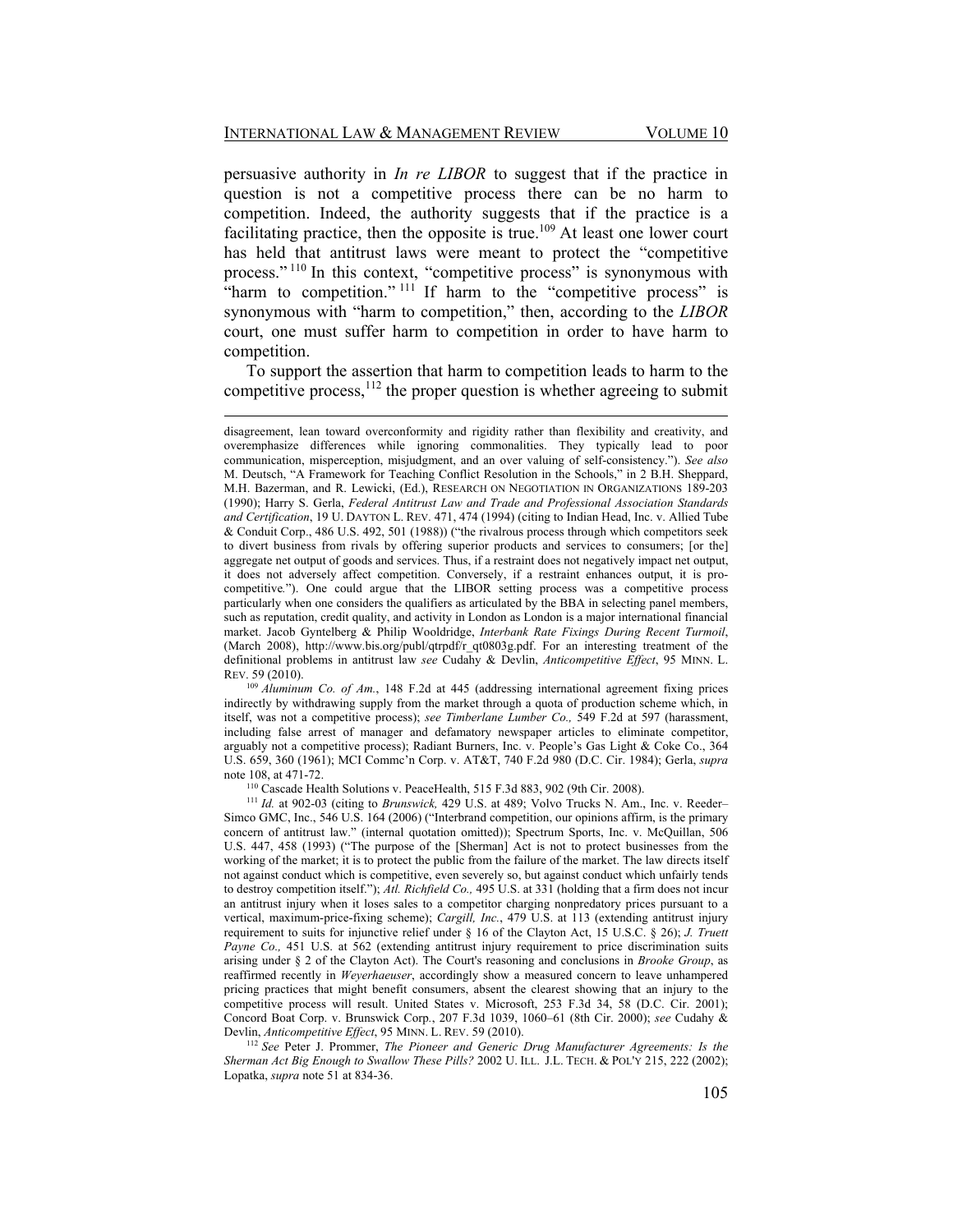fraudulent LIBOR data harms the competitive process. The question is not whether the LIBOR process is competitive. Therefore, the court's holding that there can be no harm to competition because the LIBOR process is not itself a competitive process departs from precedent.<sup>113</sup>

# V. STANDARD SETTING ANALOGY

Because LIBOR is a benchmark set by market participants with market power, it is analogous to market participants setting industry standards. The standard setters may harm competition if they are driven by anticompetitive reasons, such as their own personal interests, rather than for the welfare of the consumer.<sup>114</sup> A standard for pricing goods or services in a particular industry would certainly be the type of conduct that harms competition regardless of whether standard settings is a competitive process.<sup>115</sup>

While setting standards and benchmarks certainly have procompetitive aspects, courts have never held these activities to be immune from antitrust laws because the process of setting standards is not a competitive process. Indeed, courts have recognized that the process of standard setting and information sharing between competitors is highly suspect under antitrust law, particularly where the standards are set by competitors <sup>116</sup> with significant market power <sup>117</sup> and no safeguards. $118$ 

The *In re LIBOR* court did address the standard setting law, however, the court concluded that there can be no harm to competition if the LIBOR setting process is not competitive. Instead the court concluded that in each of the plaintiffs' standard setting cases, there was a distinction because there was harm to competition in the cited cases but

<sup>113</sup> Peter D. St. Phillip, Jr. & Raymond P. Girnys, *No Antitrust Injury In Libor Rate-Setting?— What Happened To Effects?*, COMPETITION POLICY INTERNATIONAL (May 30, 2013), https://www.competitionpolicyinternational.com/no-antitrust-injury-in-libor-rate-setting-whathappened-to-effects. 114 Elbert L. Robertson, *A Corrective Justice Theory of Antitrust Regulation*, 49 CATH. U. L.

REV. 741, 7761-62 (2000); *Radiant Burners*, 364 U.S. at 360; S. Pac. Commc'ns Co. v. Am. Tel. and Tel. Co., 740 F.2d 980 (D.C. Cir. 1984); Gerla, *supra* note 108, at 481; citing David Hemenway, Industrywide Voluntary Product Standards 8 (1975). *Cf.* NCAA v. Bd. of Regents of the Univ. of

<sup>&</sup>lt;sup>115</sup> Gerla, supra note 108, at 494 (citing FTC v. Superior Trial Lawyers Ass'n, 493 U.S. 411, 432-36 (1990); *Am. Column & Lumber Co.* 257 U.S. at 377; Nat'l Elec. Contractors Ass'n v. Nat'l Contractors Ass'n, 689 F.2d 1196 (4th Cir. 1982), *cert. denied*, 463 U.S. 1234 (1983)). 116 Gerla, *supra* note 108; 2 JULIAN O. VON KALINOWSKI, ANTITRUST LAWS AND TRADE

REGULATION 6I-26-7 (1993); Consol. Metal Prods. v. Am. Petroleum Inst., 846 F.2d 284, 295 (5th Cir. 1988) (emphasizing lack of competitor representation on decision making body); Eliason Corp. v. Nat'l Sanitation Found., 614 F.2d 126 (6th Cir. 1980), *cert. denied*, 449 U.S. 826 (1981) (standards by independent nonprofit organization upheld in spite of claim that they allegedly favored

 $117$  Market power is another definitional nightmare. Generally, it is the power to raise prices or eliminate competitors, reduce output, dominate customers or suppliers without suffering significant negative consequences. Gerla, *supra* note 108. *See also* Hovenkamp, *supra* note 39, at 272-73; *Grinnell Corp.*, 384 U.S. at 563; U.S. v. E. I. du Pont De Nemours & Co., 351 U.S. 377, 391 (1956); Broadcom Corp. v. Qualcomm Inc., 501 F.3d 297, 307 (3d Cir. 2007). 118 *Allied Tube & Conduit Corp.*, 486 U.S. at 500-01.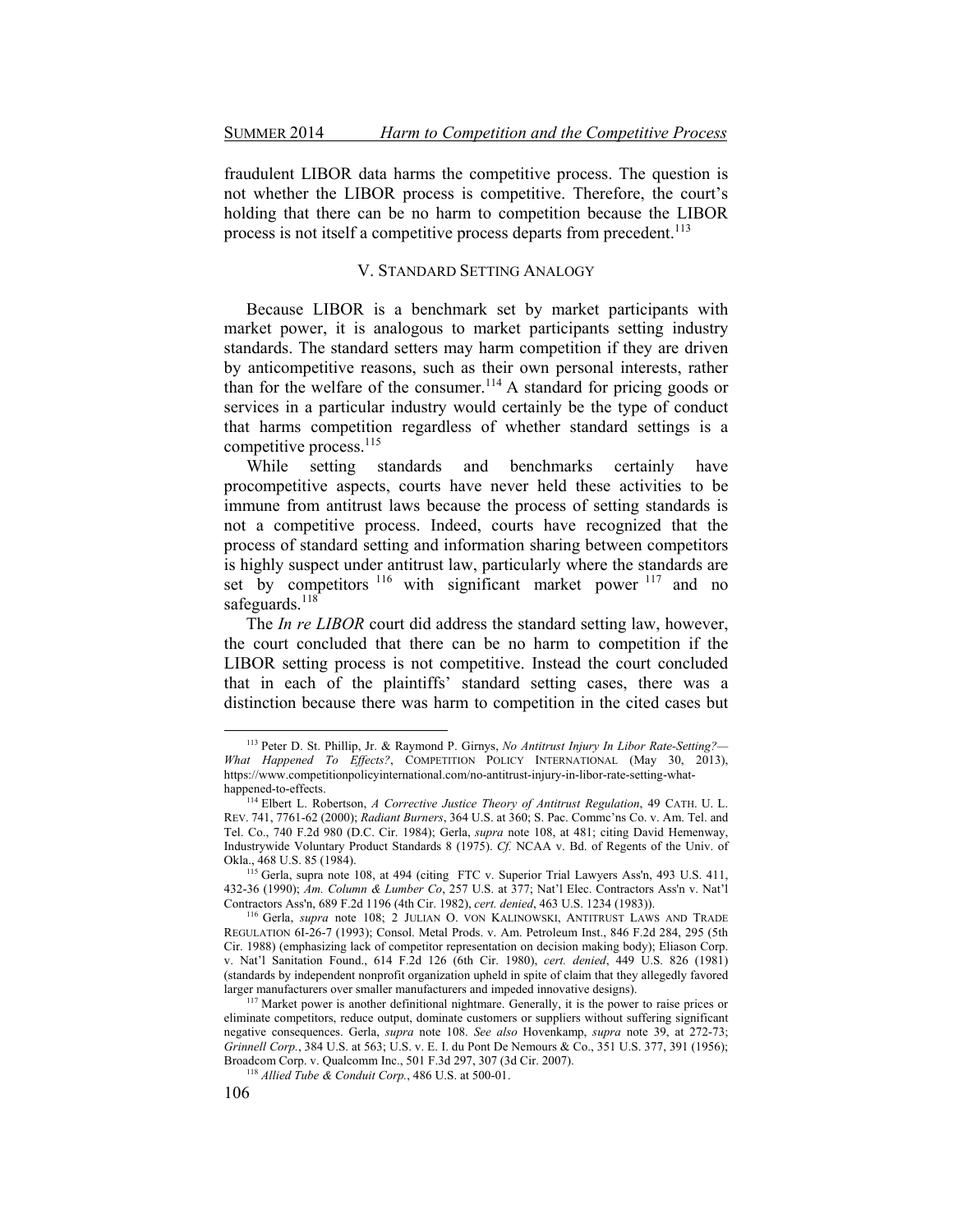none in the *LIBOR* case.<sup>119</sup> The court ignored the fact that each of the standard setting cases involved conduct similar to the LIBOR process of sharing information to set a standard or benchmark and that such conduct harmed competition.<sup>120</sup> The only relevant distinction between the standard setting cases distinguished by the court and the LIBOR setting conduct is that past courts did not require that the standard setting conduct be a "competitive process" to find harm to competition. Indeed, quite the opposite is true: courts have held it sufficient that standard setting conduct harmed competition.

The Court does not require the standard setting process be a "competitive process" to be anticompetitive or harmful to competition. *Indiana Fed'n of Dentists*, 476 U.S. at 456 (specifically rejecting 7th Cir. position, similar to *In re LIBOR* court's, that defendant association's members did not compete regarding the agreement to suppress information). In *Allied Tube* the Court held: "[T]hese criticisms of the Commission's findings [are not] well founded. The Commission's finding that '[i]n the absence of . . . concerted behavior, individual dentists would have been subject to market forces of competition, creating incentives for them to . . . [provide information to insurance companies]... finds support not only in common sense and economic theory, upon both of which the FTC may reasonably rely, but also in record documents." The Court rejects the competitive process requirement for the sharing of information.

Nat'l Soc'y of Prof'l Eng'rs v. U.S., 435 U.S. 679, 692, 98 (1978) (where a trade association agreed to standardize a process of no competitive bidding, the Court held: "an agreement that 'interfere[s] with the setting of price by free market forces' is illegal on its face."); Woods Exploration & Producing Co. v. Aluminum Co. of Am., 438 F.2d 1286, 1303 (5th Cir. 1971) (actions taken . . . for anticompetitive purposes are subject to antitrust strictures where the actions interfere with price, no requirement that the "actions" be a "competitive process"); Plymouth Dealers' Ass'n of N. Cal. v. U.S., 279 F.2d 128, 132 (9th Cir.1960) (competitors provide information for list prices; the competition between the Plymouth dealers and the fact that the dealers used the fixed uniform list price in most instances only as a starting point, is of no consequence. It was an agreed starting point; it had been agreed upon between competitors; it was in some instances in the record respected and followed; it had to do with, and had its effect upon, price); *In re* Rail Freight Fuel Surcharge Antitrust Litig.*,* 587 F. Supp. 2d 27, 41 (D.C. Cir. 2008) (alleging an injury to competition by allegation paid supracompetitive prices due to defendants price fix through their use of fuel surcharges; no requirement that the fuel surcharge process be a competitive process); Knevelbaard Dairies v. Kraft Foods, Inc., 232 F.3d 979, 988 (9th Cir. 2000) (finding harm to competition by collusive price manipulation where defendants conspired to reduce milk prices); Ice Cream Liquidation, Inc. v. Land O'Lakes, Inc., 253 F. Supp. 2d 262, 272 (D. Conn. 2003) (alleging that cooperatives of dairy farmers conspired to fix the prices of dairy products - "plaintiff claims to have been forced to pay prices not set by free market competition, but rather by defendants' pricefixing scheme; the injury alleged by plaintiff is the type of injury the Sherman Act, which seeks to preserve free and unfettered competition, was designed to prevent.").

 $119$  In re LIBOR, 935 F.Supp.2d at 691-92.

 $120$  *Allied Tube & Conduit Corp.*, 486 U.S. at 500-01 (In this case there was an attempt to exclude respondent's product from the market. However, the Court noted: "[t]here is no doubt that the members of such associations often have economic incentives to restrain competition and that the product standards set by such associations have a serious potential for anticompetitive harm."). *Id.* at n.5 ("Product standardization might impair competition in several ways.... [It] might deprive some consumers of a desired product, eliminate quality competition, exclude rival producers, or facilitate oligopolistic pricing by easing rivals' ability to monitor each other's prices."). Areeda, *supra* note 58, at 373. When, however, private associations promulgate safety standards based on the merits of objective expert judgments and through procedures that prevent the standard-setting process from being biased by members with economic interests in stifling product competition, *cf. Hydrolevel*, 456 U.S., at 570–73 (noting absence of "meaningful safeguards"), those private standards can have significant procompetitive advantages.